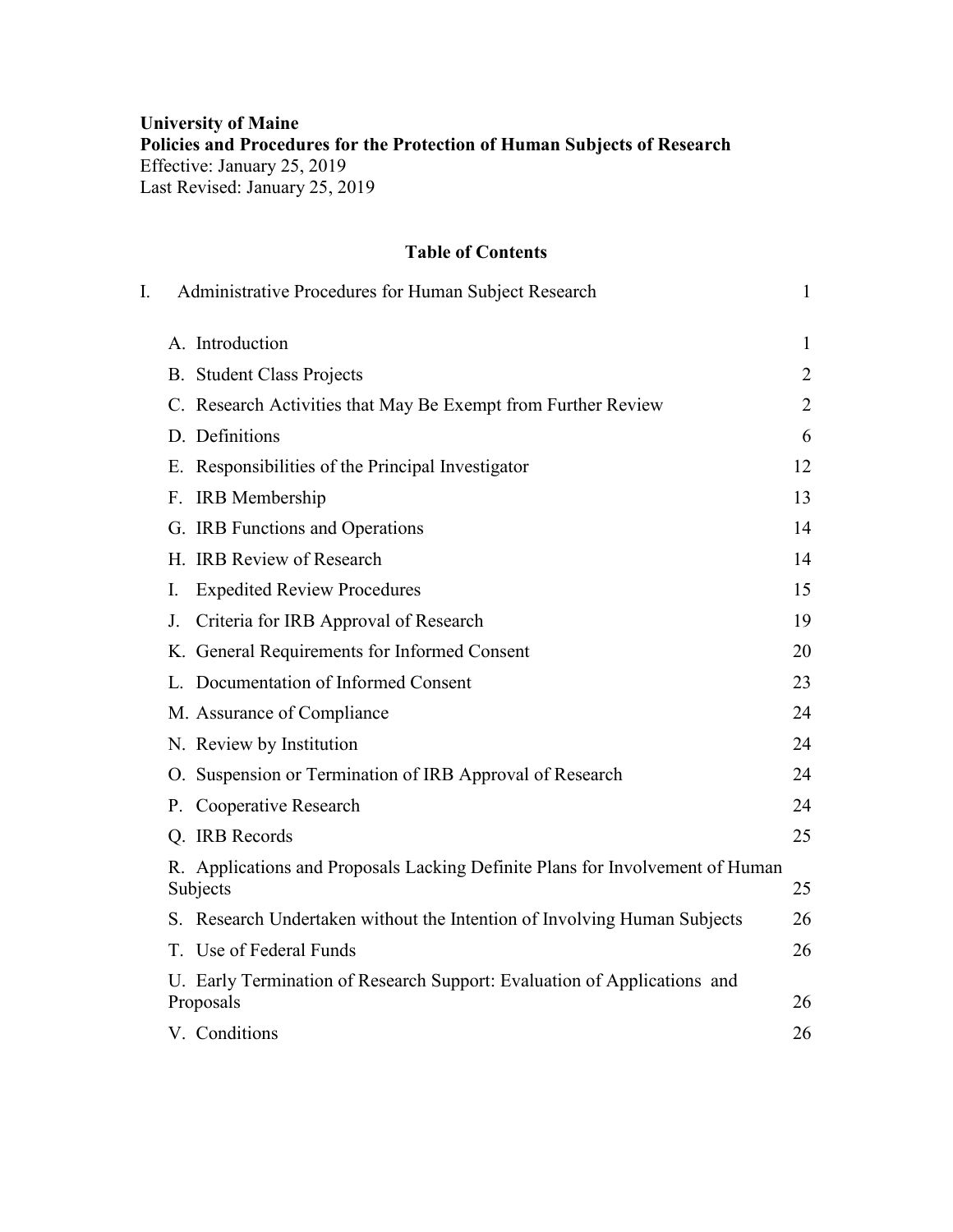| П.  |    | Research Involving Children                                                                                                                                                                                              | 27 |
|-----|----|--------------------------------------------------------------------------------------------------------------------------------------------------------------------------------------------------------------------------|----|
|     |    | A. Applicability                                                                                                                                                                                                         | 27 |
|     |    | <b>B.</b> Definitions                                                                                                                                                                                                    | 27 |
|     |    | C. Special IRB Duties                                                                                                                                                                                                    | 28 |
|     |    | D. Research not Involving Greater than Minimal Risk (45 CFR 46.404)                                                                                                                                                      | 28 |
|     |    | E. Research Involving Greater than Minimal Risk but Presenting the Prospect of<br>Direct Benefit to the Individual Subject (45 CFR 46.405)                                                                               | 28 |
|     |    | F. Research Involving Greater than Minimal Risk and no Prospect of Direct Benefit<br>to the Individual Subject, but likely to Yield Generalizable Knowledge about the<br>Subject's Disorder or Condition (45 CFR 46.406) | 28 |
|     |    | G. Research not Otherwise Approvable that Presents an Opportunity to Understand,<br>Prevent, or Alleviate a Serious Problem Affecting the Health or Welfare of Children<br>(45 CFR 46.407)                               | 29 |
|     |    | H. Requirements for Permission by Parents or Guardians and for Assent by Children<br>$(45$ CFR $46.408)$                                                                                                                 | 29 |
|     | L. | Wards                                                                                                                                                                                                                    | 31 |
| Ш.  |    | <b>Research Involving Prisoners</b>                                                                                                                                                                                      | 32 |
|     |    | A. Applicability                                                                                                                                                                                                         | 32 |
|     |    | B. Purpose                                                                                                                                                                                                               | 32 |
|     |    | C. Definitions                                                                                                                                                                                                           | 32 |
|     |    | D. Composition of IRB where Prisoners are Involved                                                                                                                                                                       | 33 |
|     |    | E. Additional Duties of the IRB where Prisoners are involved                                                                                                                                                             | 33 |
|     |    | F. Permitted Research Involving Prisoners                                                                                                                                                                                | 34 |
| IV. |    | Additional Protections for Pregnant Women, Human Fetuses and Neonates<br>Involved in Research                                                                                                                            | 36 |
|     |    | A. Definitions                                                                                                                                                                                                           | 36 |
|     |    | B. Research Involving Pregnant Women or Fetuses                                                                                                                                                                          | 37 |
|     |    | C. Research Involving Neonates                                                                                                                                                                                           | 38 |
|     |    | D. Research Involving After Delivery, the Placenta, Dead Fetus, or Fetal Material 39                                                                                                                                     |    |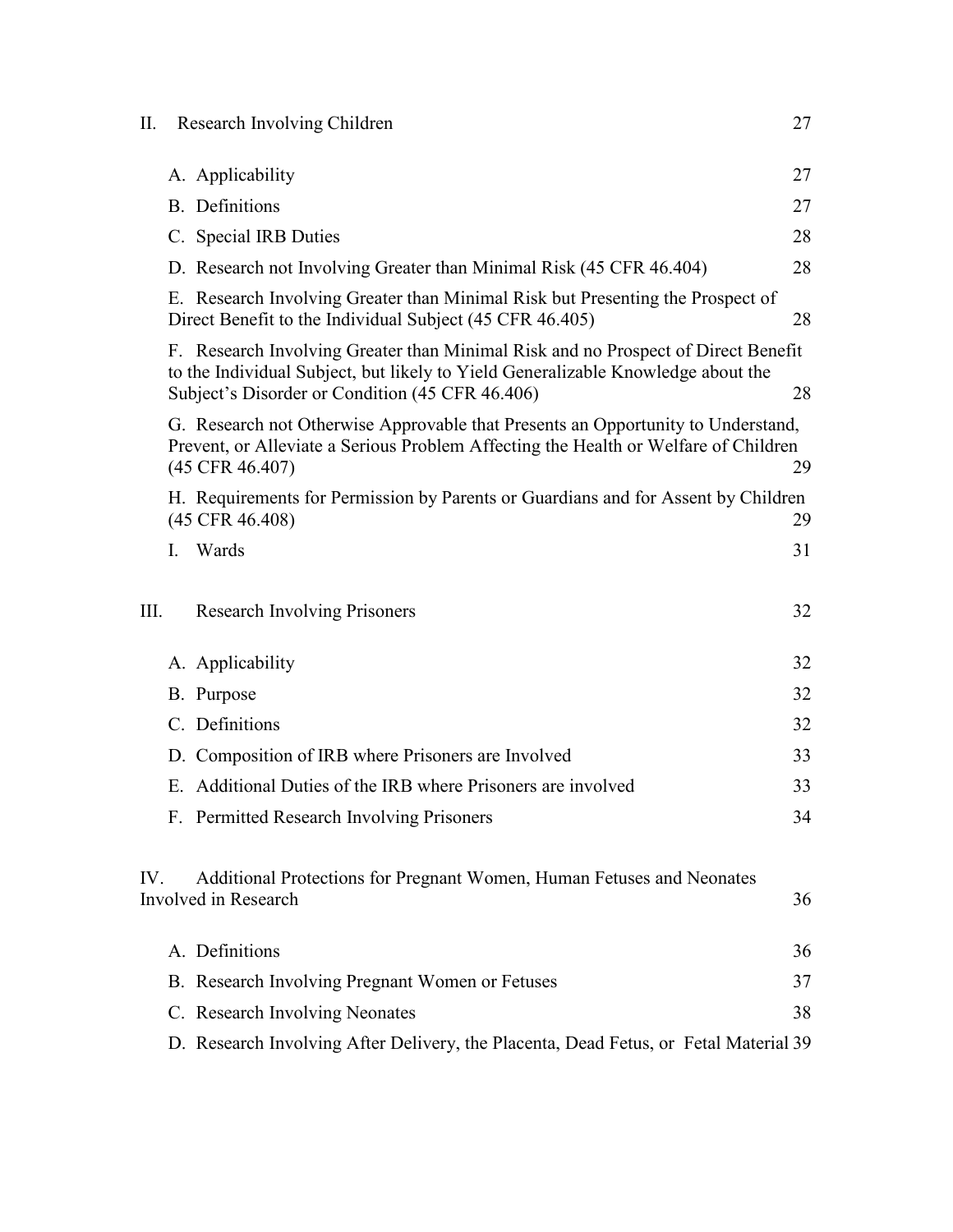#### **I. Administrative Procedures for Human Subject Research**

#### <span id="page-2-1"></span><span id="page-2-0"></span>**A. Introduction**

Research with human subjects at the University of Maine shall be guided by three general ethical principles: respect for persons, beneficence, and justice. These principles and the rules that may be derived from them shall form the analytical framework for determining whether and how research with human subjects may be conducted. Researchers must respect and protect the rights and privacy and welfare of individuals recruited for and participating in research. More precisely, all human subject research must comply with the US Department of Health and Human Services (DHHS) "Common Rule" 45 CFR 46; 21 CFR 50; the *Belmont Report*; *The Nuremburg Code*; and the *Declaration of Helsinki*.

The University shall maintain and support an Institutional Review Board for the Protection of Human Subjects (IRB), whose function it is to determine whether and how research with human subjects may be conducted, and to educate the community with regard to the protection of human subjects.

No research with human subjects shall be conducted until the IRB has reviewed the research protocol. Before action is taken, proper consideration shall be given to the risks to the subjects, the anticipated benefits to the subjects and others, the importance of the knowledge that may reasonably be expected to result, and the informed consent process to be employed.

The University of Maine shall acknowledge and accept responsibility for protecting the rights and welfare of human subjects of research. University Policies and Procedures for the Protection of Human Subjects of Research apply to all activities which include research with human subjects and:

- are sponsored by the University; or
- are conducted by or under the direction of any faculty, staff member, or student of the University in connection with his or her institutional responsibilities; or
- are conducted by or under the direction of any faculty, staff member, or student of the University using any property or facility of the University; or
- involve the use of the University's nonpublic information.

The University of Maine shall encourage and promote constructive communication among research administrators, department chairs, deans and directors, research investigators, research staff, human subjects, and University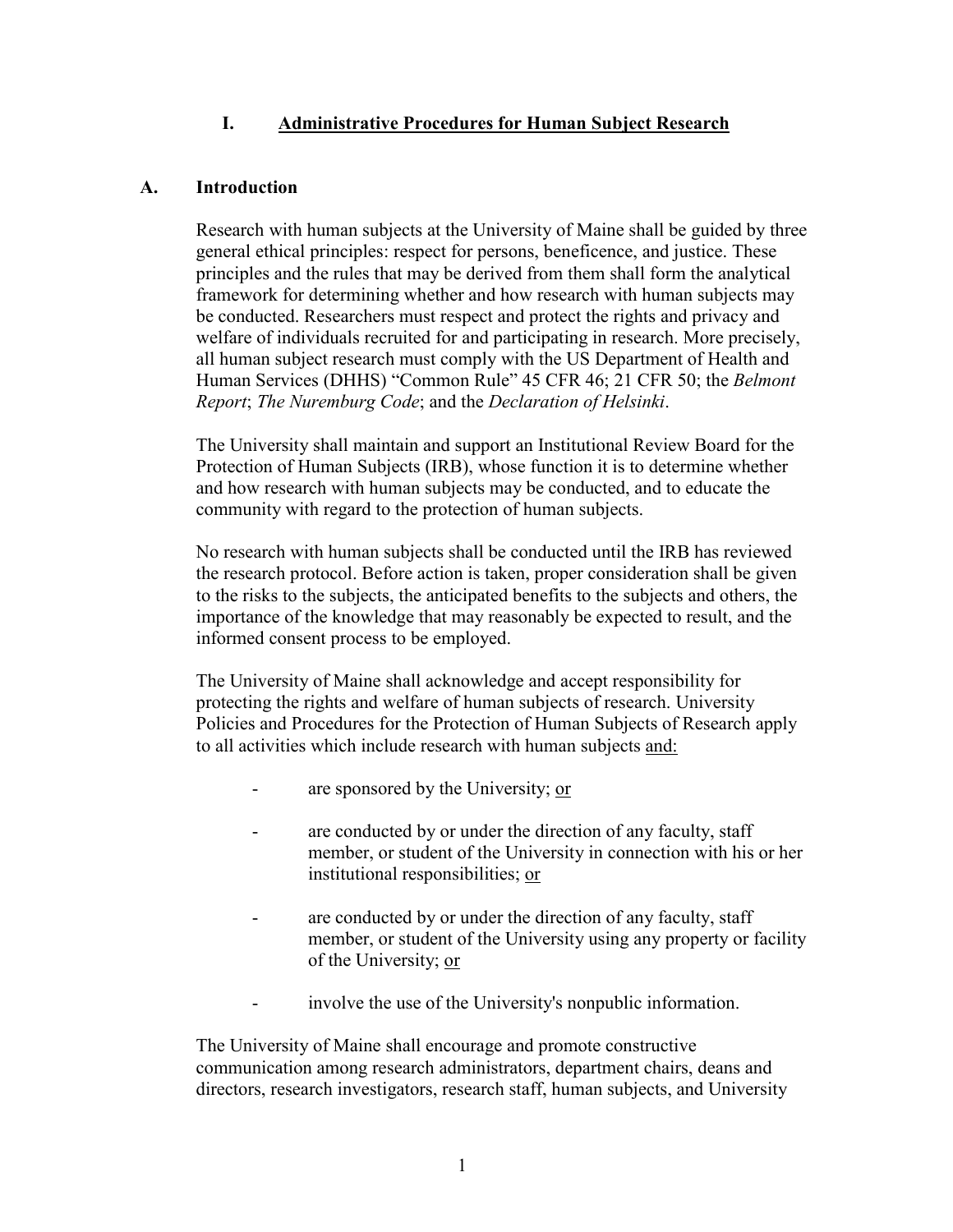officials as a means of maintaining a high level of awareness regarding the safeguarding of the rights and welfare of the subjects.

The University of Maine shall comply with all federal, state, and local regulations pertaining to the protection of human subjects.

# <span id="page-3-0"></span>**B. Student Class Projects**

- 1. Class projects that involve systematic collection of data and for which the design or objective is to develop or contribute to generalizable knowledge are considered research and require IRB review.
- 2. Class projects that are designed: a) solely with the objective of providing students with training about and experience with research methods, **and** b) where data will not be used outside of the classroom context, **and** c) where data will be destroyed upon completion of the project, are not considered research and do not require IRB review. **However**, if the instructor allows a student to design a class project that involves protected populations or sensitive information, IRB review and approval are required. (See document, Guidelines for Class Projects for additional information.)

# <span id="page-3-1"></span>**C. Research Activities that May Be Exempt from Further Review**

Exempt - The Common Rule outlines certain types of research that are exempt from Institutional Review Board (IRB) oversight: 45 CFR 46.104(d); 21 CFR 50 and 56 [US Food and Drug Administration (FDA research)]. Only the IRB can determine if a proposed project qualifies as exempt from further review. Principal Investigators (PI) whose research is judged exempt from further review are not required to have any further interaction with the IRB unless adverse events occur, or there is a substantial change to the protocol.

Exempt Categories:

- 1. Research, conducted in established or commonly accepted educational settings, that specifically involves normal educational practices that are not likely to adversely impact students' opportunity to learn required educational content or the assessment of educators who provide instruction. This includes most research on regular and special education instructional strategies, and research on the effectiveness of or the comparison among instructional techniques, curricula, or classroom management methods.
- 2. Research that only includes interactions involving educational tests (cognitive, diagnostic, aptitude, achievement), survey procedures, interview procedures, or observation of public behavior (including visual or auditory recording) if at least one of the following criteria is met: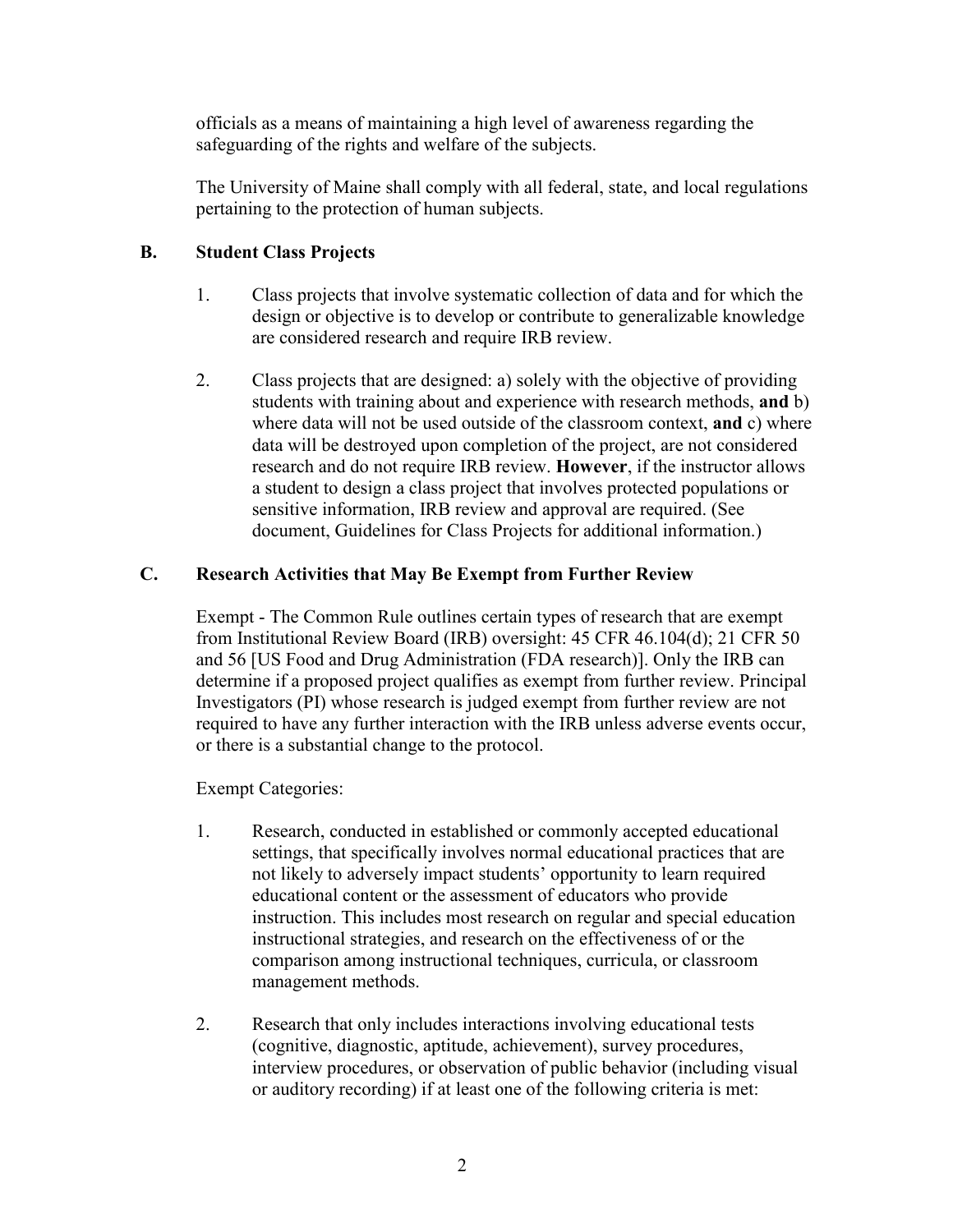- (i) The information obtained is recorded by the investigator in such a manner that the identity of the human subjects cannot readily be ascertained, directly or through identifiers linked to the subjects;
- (ii) Any disclosure of the human subjects' responses outside the research would not reasonably place the subjects at risk of criminal or civil liability or be damaging to the subjects' financial standing, employability, educational advancement, or reputation; or
- (iii) The information obtained is recorded by the investigator in such a manner that the identity of the human subjects can readily ascertained, directly or through identifiers linked to the subjects, and an IRB conducts a limited IRB review to make the determination required by  $46.111(a)(7)$ .
- 3. (i) Research involving benign behavioral interventions in conjunction with the collection of information from an adult subject through verbal or written responses (including data entry) or audiovisual recording if the subject prospectively agrees to the intervention and information collection and at least one of the following criteria is met:

1) The information obtained is recorded by the investigator in such a manner that the identity of the human subjects cannot readily be ascertained, directly or through identifiers linked to the subjects;

2) Any disclosure of the human subjects' responses outside the research would not reasonably place the subjects at risk of criminal or civil liability or be damaging to the subjects' financial standing, employability, educational advancement, or reputation; or

3) The information obtained is recorded by the investigator in such a manner that the identity of the human subjects can readily be ascertained, directly or through identifiers linked to the subjects, and an IRB conducts a limited IRB review to make the determination required by 45.111(a)(7).

 (ii) For the purpose of this provision, benign behavioral interventions are brief in duration, harmless, painless, not physically invasive, not likely to have a significant adverse lasting impact on the subjects, and the investigator has no reason to think the subjects will find the interventions offensive or embarrassing. Provided all such criteria are met, examples of such benign behavioral interventions would include having the subjects play an online game, having them solve puzzles under various noise conditions, or having them decide how to allocate a nominal amount of received cash between themselves and someone else.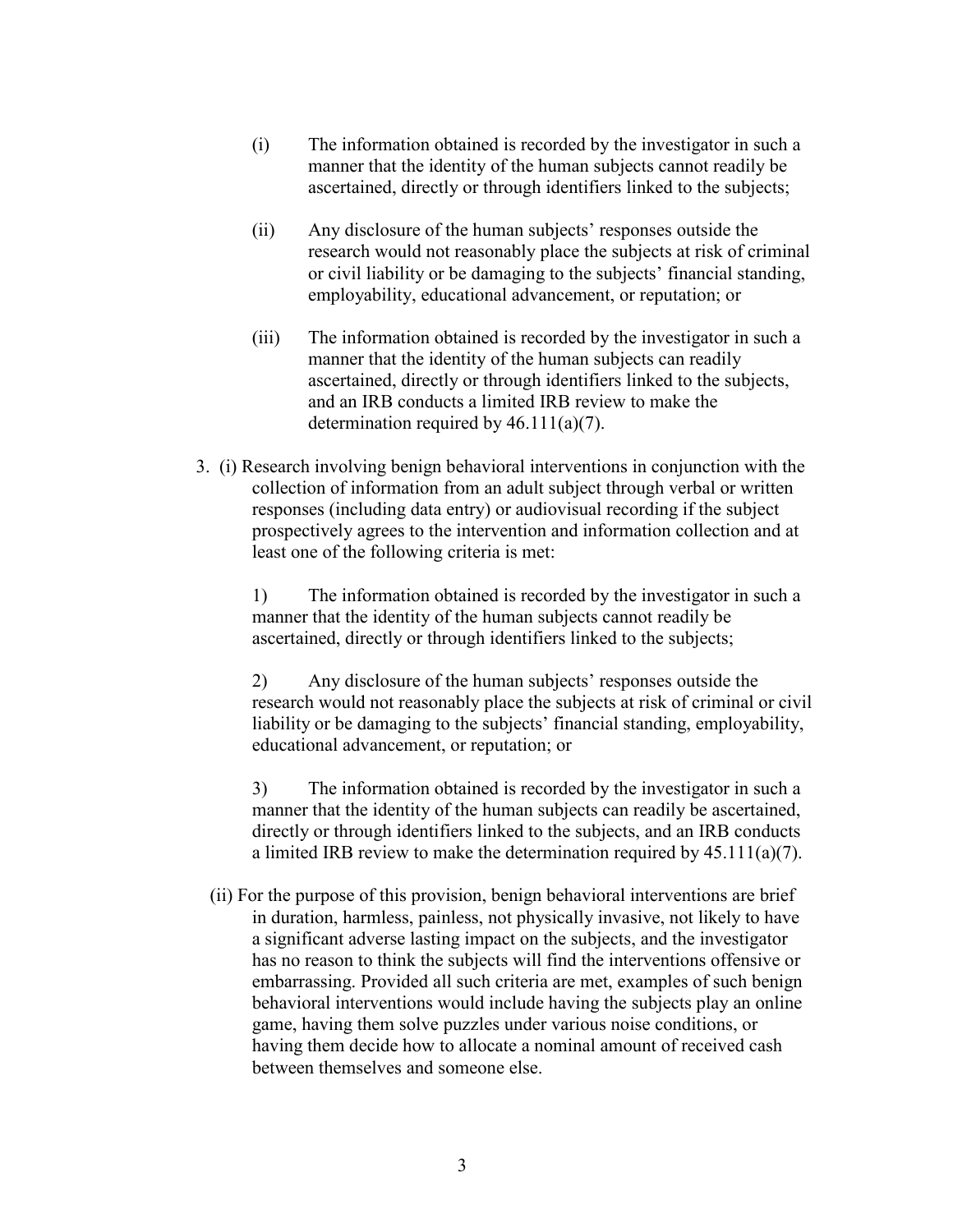(iii) If the research involves deceiving the subjects regarding the nature or purposes of the research, this exemption is not applicable unless the subject authorizes the deception through a prospective agreement to participate in research in circumstances in which the subject is informed that he or she will be unaware of or misled regarding the nature or purposes of the research.

4. Secondary research for which consent is not required: Secondary research uses of identifiable private information or identifiable biospecimens, if at least one of the following criteria is met:

(i) The identifiable private information or identifiable biospecimens are publicly available;

(ii) Information, which may include information about biospecimens, is recorded by the investigator in such a manner that the identity of the human subjects cannot readily be ascertained directly or through identifiers linked to the subjects, the investigator does not contact the subjects, and the investigator will not re-identify subjects;

(iii) The research involves only information collection and analysis involving the investigator's use of identifiable health information when that use is regulated under 45 CFR parts 160 and 164, subparts A and E, for the purposes of "health care operations" or "research" as those terms are defined at 45 CFR 164.501 or for "public health activities and purposes" as described under 45 CFR 164.512(b); or

(iv) The research is conducted by, or on behalf of, a Federal department or agency using government-generated or government-collected information obtained for nonresearch activities, if the research generates identifiable private information that is or will be maintained on information technology that is subject to and in compliance with section 208(b) of the E-Government Act of 2002, 44 U.S.C. 3501 note, if all of the identifiable private information collected, used, or generated as part of the activity will be maintained in systems of records subject to the Privacy Act of 1974, 5 U.S.C. 552a, and, if applicable, the information used in the research was collected subject to the Paperwork Reduction Act of 1995, 44 U.S.C. 3501 *et seq.*

5. Research and demonstration projects that are conducted or supported by a Federal department or agency, or otherwise subject to the approval of department or agency heads (or the approval of the heads of bureaus or other subordinate agencies that have been delegated authority to conduct the research and demonstration projects), and that are designed to study, evaluate, improve, or otherwise examine public benefit or service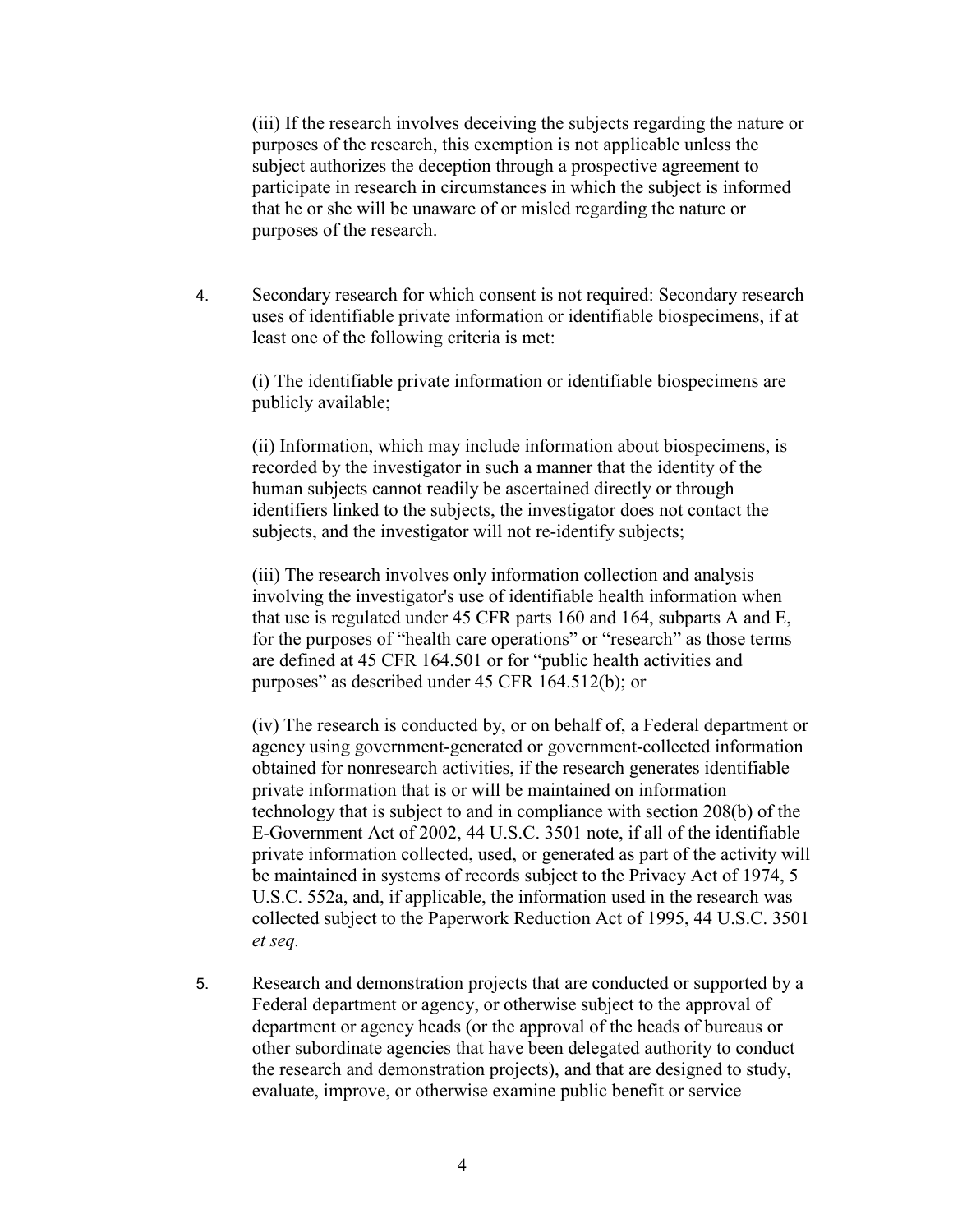programs, including procedures for obtaining benefits or services under those programs, possible changes in or alternatives to those programs or procedures, or possible changes in methods or levels of payment for benefits or services under those programs. Such projects include, but are not limited to, internal studies by Federal employees, and studies under contracts or consulting arrangements, cooperative agreements, or grants. Exempt projects also include waivers of otherwise mandatory requirements using authorities such as sections 1115 and 1115A of the Social Security Act, as amended.

(i) Each Federal department or agency conducting or supporting the research and demonstration projects must establish, on a publicly accessible Federal Web site or in such other manner as the department or agency head may determine, a list of the research and demonstration projects that the Federal department or agency conducts or supports under this provision. The research or demonstration project must be published on this list prior to commencing the research involving human subjects.

6. Taste and food quality evaluation and consumer acceptance studies:

(i) If wholesome foods without additives are consumed, or

(ii) If a food is consumed that contains a food ingredient at or below the level and for a use found to be safe, or agricultural chemical or environmental contaminant at or below the level found to be safe, by the Food and Drug Administration or approved by the Environmental Protection Agency or the Food Safety and Inspection Service of the U.S. Department of Agriculture.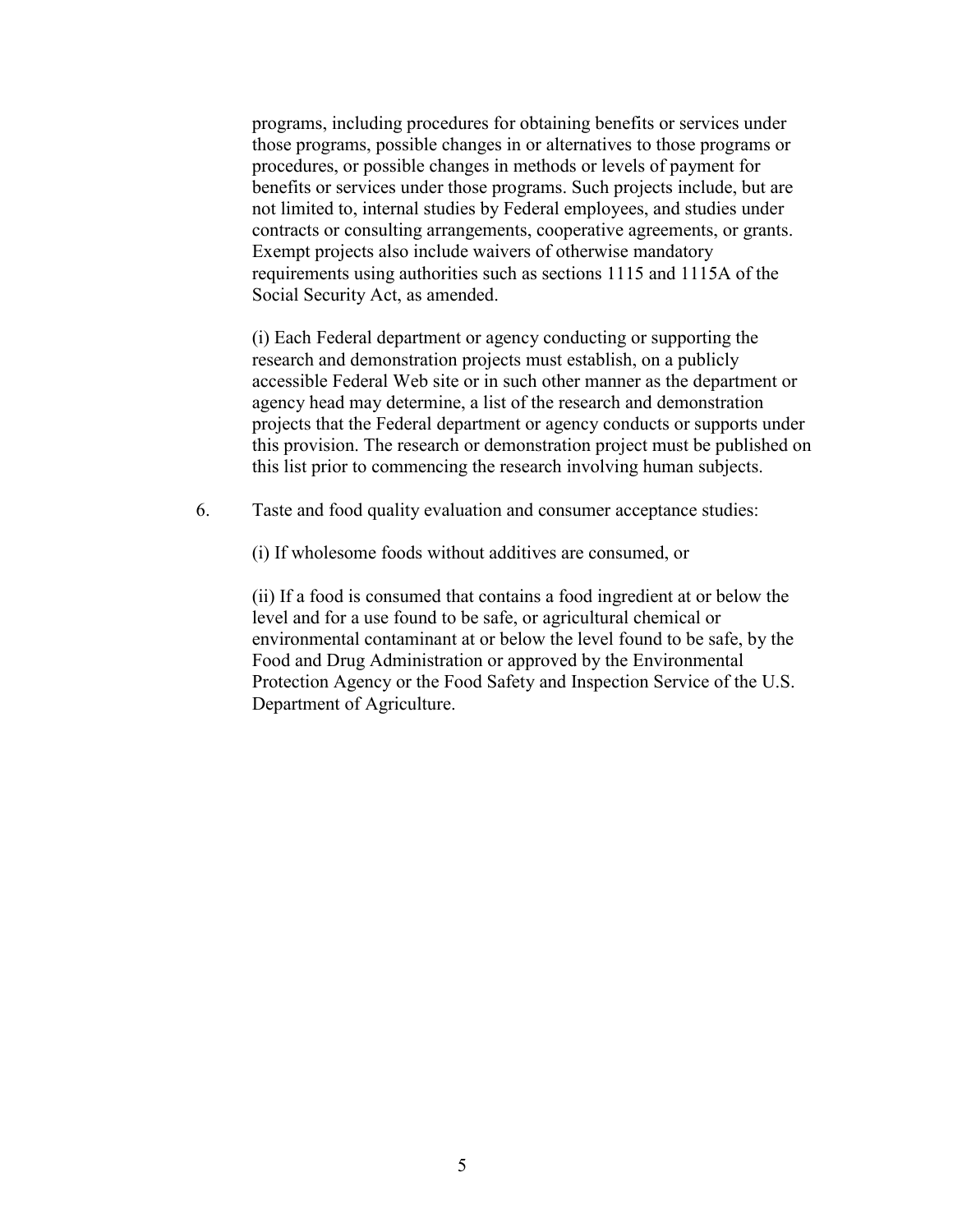#### <span id="page-7-0"></span>**D. Definitions**

**Adverse Event, Serious:** Any unfavorable and unintended sign (including an abnormal laboratory finding), symptom, or disease temporally associated with the use of a medical treatment or procedure that may or may not be considered related to the medical treatment or procedure.

Serious Adverse Events include those that:

- Are fatal or life threatening;
- Result in significant or persistent disability;
- Require or prolong hospitalization;
- Result in a congenital anomaly/birth defect; or
- Represent other significant hazards or potentially serious harm to research subjects or others, in the opinion of the investigators.

Unexpected Serious Adverse Events are those that have not been described in the:

- Package insert for a given drug or investigator's brochure (for FDA investigational agents);
- Approved protocol; or
- Informed consent document.  $[21 \text{ CFR } 312.32(a)]$

**Adverse Research Event**: Adverse research events include a wide spectrum of events. Adverse events include, but are not limited to:

- Physical or psychological harm or injuries;
- Threats to privacy or safety;
- Unusual attrition of human subjects;
- Breaches of confidentiality or emotional harms such as the emotional distress that could be triggered by questions about traumatic life events or a subject's complaints about the experimental procedures or the conduct of the investigators.

**Certificate of Confidentiality:** A discretionary document issued by the National Institutes of Health (NIH), which helps researchers protect the privacy of human research participants enrolled in biomedical, behavioral, clinical, and other forms of sensitive research. Certificates protect against compulsory legal demands, such as court orders and subpoenas, for identifying information or identifying characteristics of a research participant. Further information is available at http://grants1.nih.gov/grants/policy/coc/.

**Coercion:** To bring about participation in research by force or threat, actual or perceived, or through any other imbalance of power.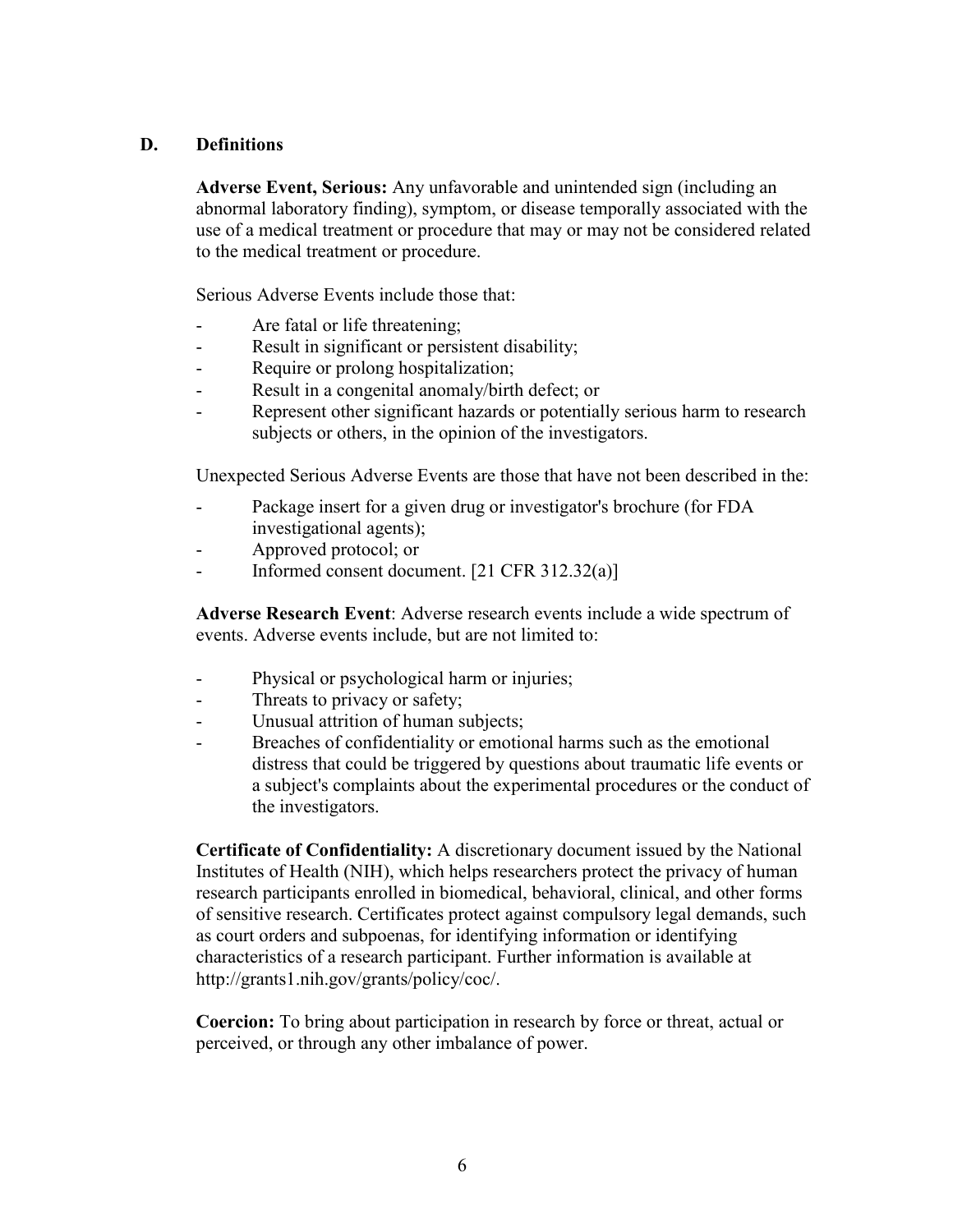**Common Rule:** The federal regulation that is the primary source of human subjects' protections. This is the common reference for 45 CFR 46, PROTECTION OF HUMAN SUBJECTS.

**Generalizable Knowledge:** Currently, US DHHS Office of Human Research Protection (OHRP) **does not** have a formal position on what does and does not constitute "generalizable knowledge" beyond the language of the Common Rule. The University of Maine adopts the following definition of generalizable knowledge:

Generalizable knowledge is information which has the potential to be expanded from the isolated circumstances in which it is acquired to any broader context.

Thus, a case study, designed to illuminate the course of a single individual's experience generally **will not** be considered to be developing or contributing to generalizable knowledge. A series of case studies, intended to lead to improvements in the management of a particular circumstance or condition, generally **will** be considered generalizable knowledge.

**Human Subject**: "A living individual(s) about whom an investigator (whether professional or student) conducting research:

- (i) Obtains information or biospecimens through intervention or interaction with the individual, and uses, studies, or analyzes the information or biospecimens; or
- (ii) Obtains, uses, studies, analyzes, or generates identifiable private information or identifiable biospecimens

**Institutional Review Board (IRB):** A research review committee whose primary purpose is to review all research involving human subjects and to provide oversight of human subjects' protections.

**Interaction:** A communication or interpersonal contact between investigator and subject for research purposes.

**Intervention**: Includes both physical procedures by which information or biospecimens are gathered (*e.g.*, venipuncture) and manipulations of the subject or the subject's environment that are performed for research purposes.

**Key Research Personnel:** Persons who have direct contact with subjects, contribute to the research in a substantive way, have contact with subjects'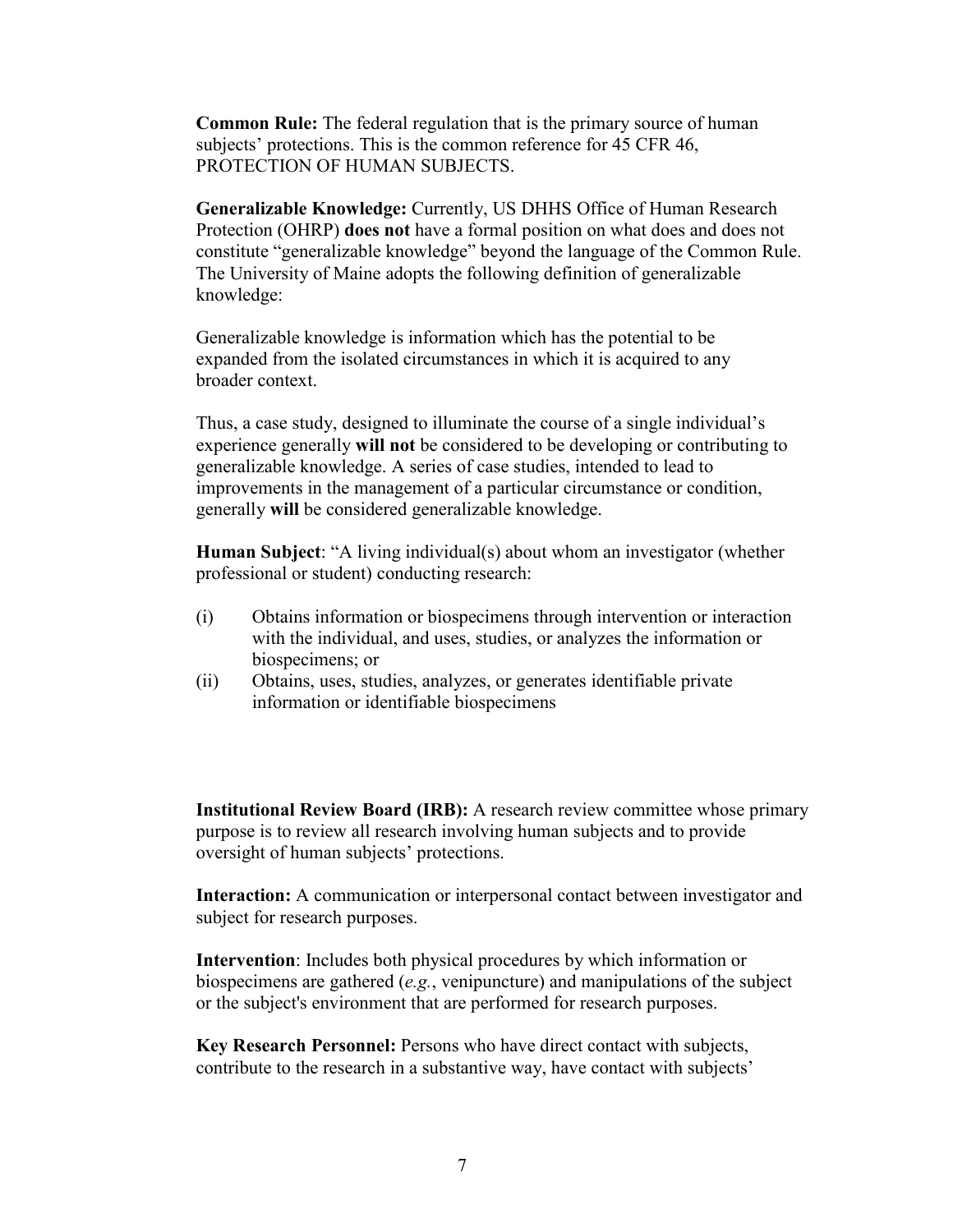identifiable data or biological samples (*e.g.*, tissue, blood, urine, plasma, saliva), or use subjects' personal information.

**Minimal Risk:** "The probability and magnitude of harm or discomfort anticipated in the research are not greater in and of themselves than those ordinarily encountered in daily living or during the performance of routine physical or psychological examinations or tests." [45 CFR 46.102(i)]

**Minor**: An individual under the age of 18 years.

**Minor Changes:** Minor changes have no substantive effect upon an approved protocol or reduce the protocol risk already approved by the IRB. Examples of minor changes are:

- Changes in research personnel that do not alter the competence of the research team to conduct the research, or
- Minimal changes in remuneration.

**Principal Investigator (PI)**: Any University of Maine faculty, staff member, or student so designated in a protocol who is the primary person responsible for all aspects of the research project and assumes all responsibilities for the results.

**Prisoner**: Any individual, regardless of age, involuntarily confined or detained in a penal institution or a parolee detained in a treatment center as a condition of parole. The term is intended to encompass individuals sentenced to such an institution under a criminal or civil statute, individuals detained in other facilities by virtue of statutes or commitment procedures that provide alternatives to criminal prosecution or incarceration in a penal institution, and individuals detained pending arraignment, trial, or sentencing. This definition also includes data from non-publicly available databases and secondary sources. The University of Maine extends the term "prisoner" to include persons on pre-trial supervised release, on community supervision or on probation, or who is in any court-ordered deferred prosecution or diversion program.

**Private Information:** includes information about behavior that occurs in a context in which an individual can reasonably expect that no observation or recording is taking place, and information that has been provided for specific purposes by an individual and that the individual can reasonably expect will not be made public (*e.g.,* a medical record).

*Identifiable private information* is private information for which the identity of the subject is or may readily be ascertained by the investigator or associated with the information.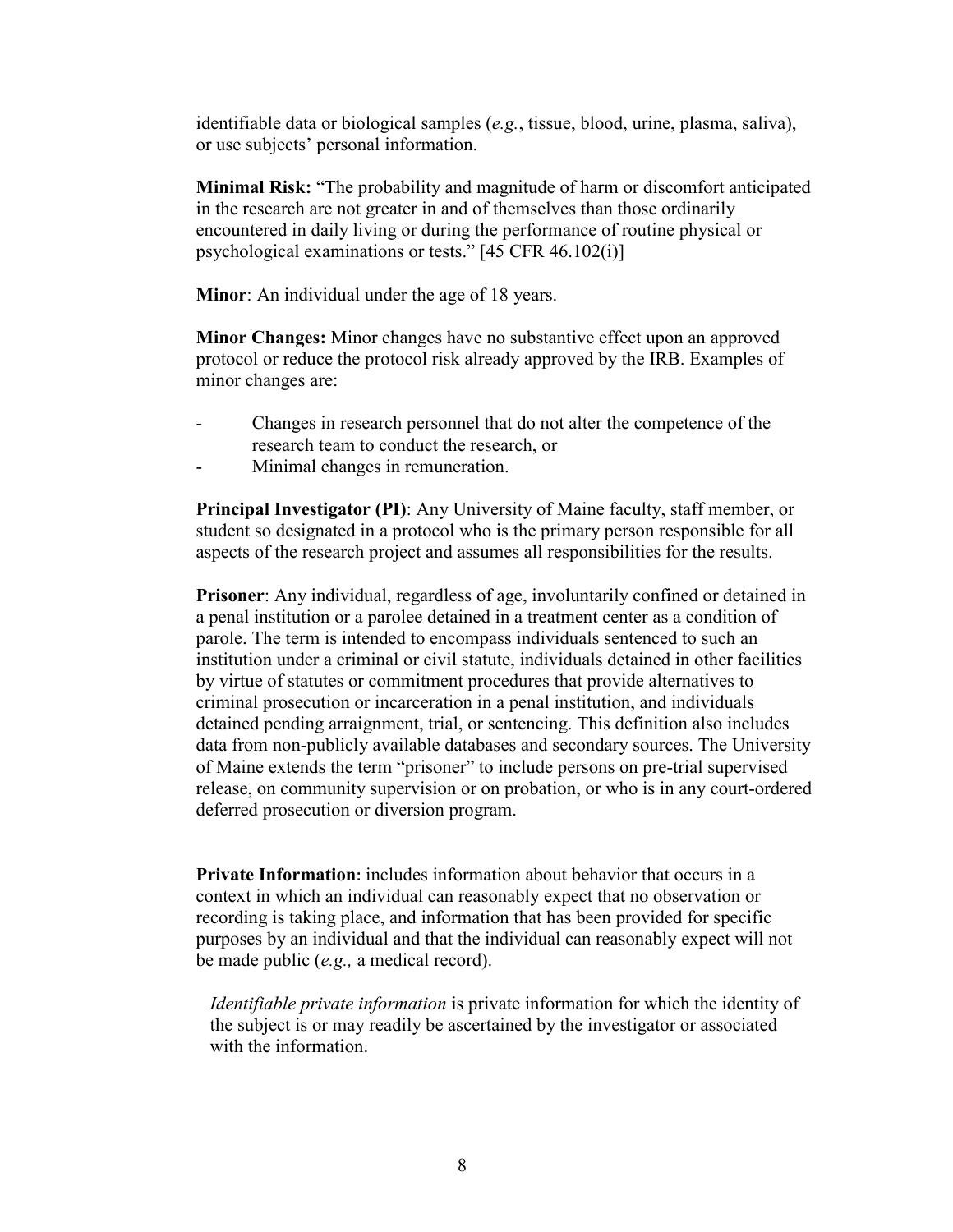*An identifiable biospecimen* is a biospecimen for which the identity of the subject is or may readily be ascertained by the investigator or associated with the biospecimen.

**Protected Population:** (Also referred to as protected subject group). These groups of potential research subjects have specific regulatory compliance requirements and receive special protections under the Common Rule and/or other federal regulations. These groups include (but not restricted to):

- Children/Minors (under the age of 18)
- Prisoners (now includes non-publicly available secondary data)
- Pregnant women
- Fetuses and products of labor and delivery
- People with diminished capacity to give consent
- Mentally or physically challenged individuals

**Protocol:** Any type of research project that is submitted for IRB review (also known as a research project, proposal, submission, *etc*.).

**Protocol Violation, Major**: A major protocol violation occurs when there is a variance in a research study between the protocol that has been reviewed and approved by the IRB and the actual activities being performed. Major protocol violations include violations that:

- Cause or pose a significant risk of substantive harm to research participants;
- Damage the scientific integrity of the data collected;
- Show evidence of willful or knowing misconduct on the part of the investigator; or
- Demonstrate a serious or continued noncompliance with federal, state or local research policy, laws, or regulations.

**Protocol Violation, Minor**: A minor protocol violation occurs when there is a variance in a research study between the protocol that has been reviewed and approved by the IRB and the actual activities being performed. Minor protocol violations include violations that:

- Have no substantive effect on the risks to research participants;
- Do not impact the value of the data collected (meaning the violation does not confound the scientific analysis of the results); and
- Do not result from willful or knowing misconduct on the part of the investigator(s).

**Research**: The University of Maine takes as its starting point the federal definition of research set forth in the Common Rule, [45 CFR 46.102(d)]: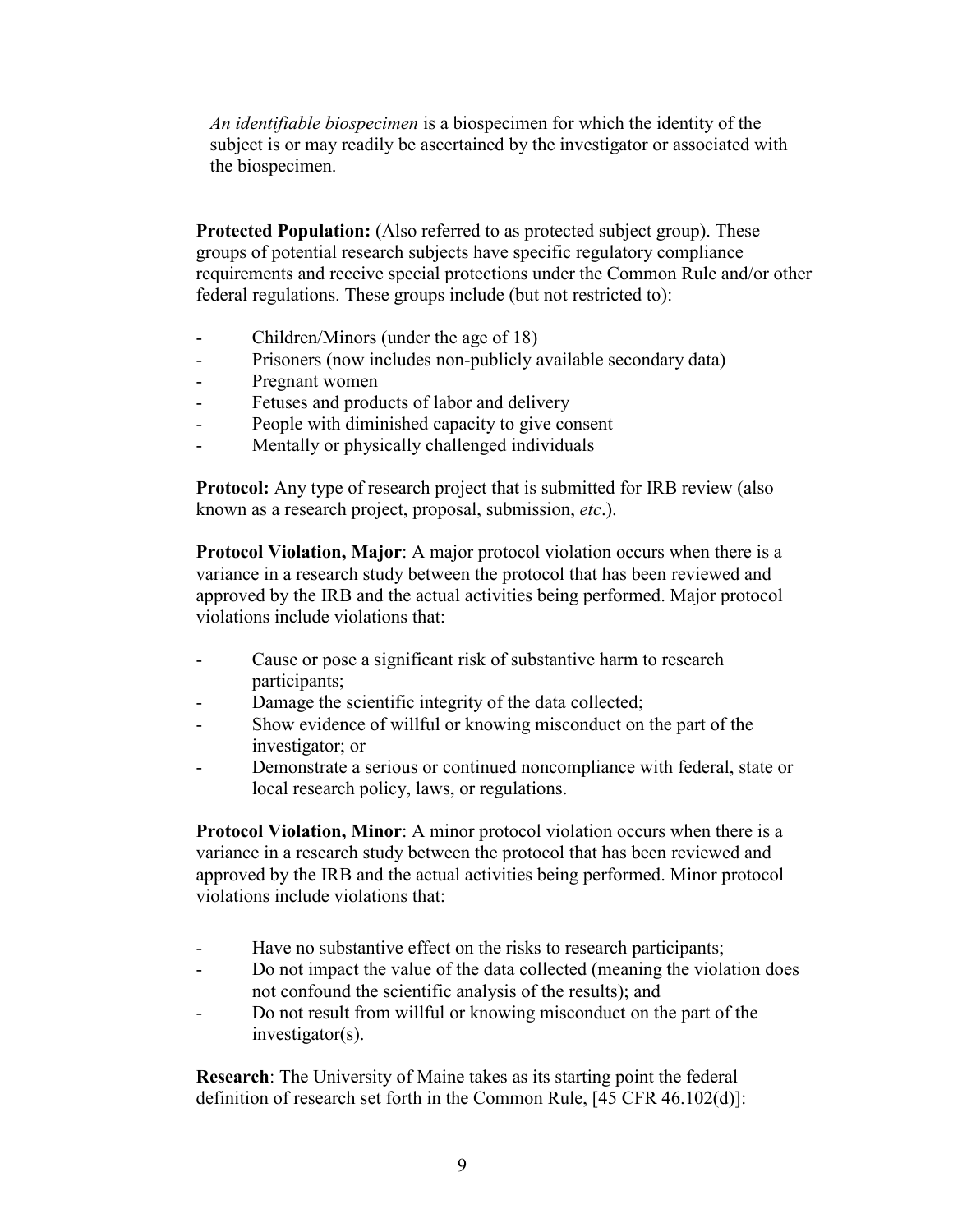*Research* means a systematic investigation, including research development, testing and evaluation, designed to develop or contribute to generalizable knowledge. Activities that meet this definition constitute research for purposes of this policy, whether or not they are conducted or supported under a program that is considered research for other purposes. For example, some demonstration and service programs may include research activities). *Please note that risk assessment plays no role in the determination of whether a proposed activity constitutes research. See also the definition of generalizable knowledge, above.*

For purposes of this part, the following activities are deemed not to be research:

(1) Scholarly and journalistic activities (*e.g.,* oral history, journalism, biography, literary criticism, legal research, and historical scholarship), including the collection and use of information, that focus directly on the specific individuals about whom the information is collected.

(2) Public health surveillance activities, including the collection and testing of information or biospecimens, conducted, supported, requested, ordered, required, or authorized by a public health authority. Such activities are limited to those necessary to allow a public health authority to identify, monitor, assess, or investigate potential public health signals, onsets of disease outbreaks, or conditions of public health importance (including trends, signals, risk factors, patterns in diseases, or increases in injuries from using consumer products). Such activities include those associated with providing timely situational awareness and priority setting during the course of an event or crisis that threatens public health (including natural or man-made disasters).

(3) Collection and analysis of information, biospecimens, or records by or for a criminal justice agency for activities authorized by law or court order solely for criminal justice or criminal investigative purposes.

(4) Authorized operational activities (as determined by each agency) in support of intelligence, homeland security, defense, or other national security missions.

**Research Misconduct** (42 CFR §93.103): means fabrication, falsification, or plagiarism in proposing, performing, or reviewing research, or in reporting research results.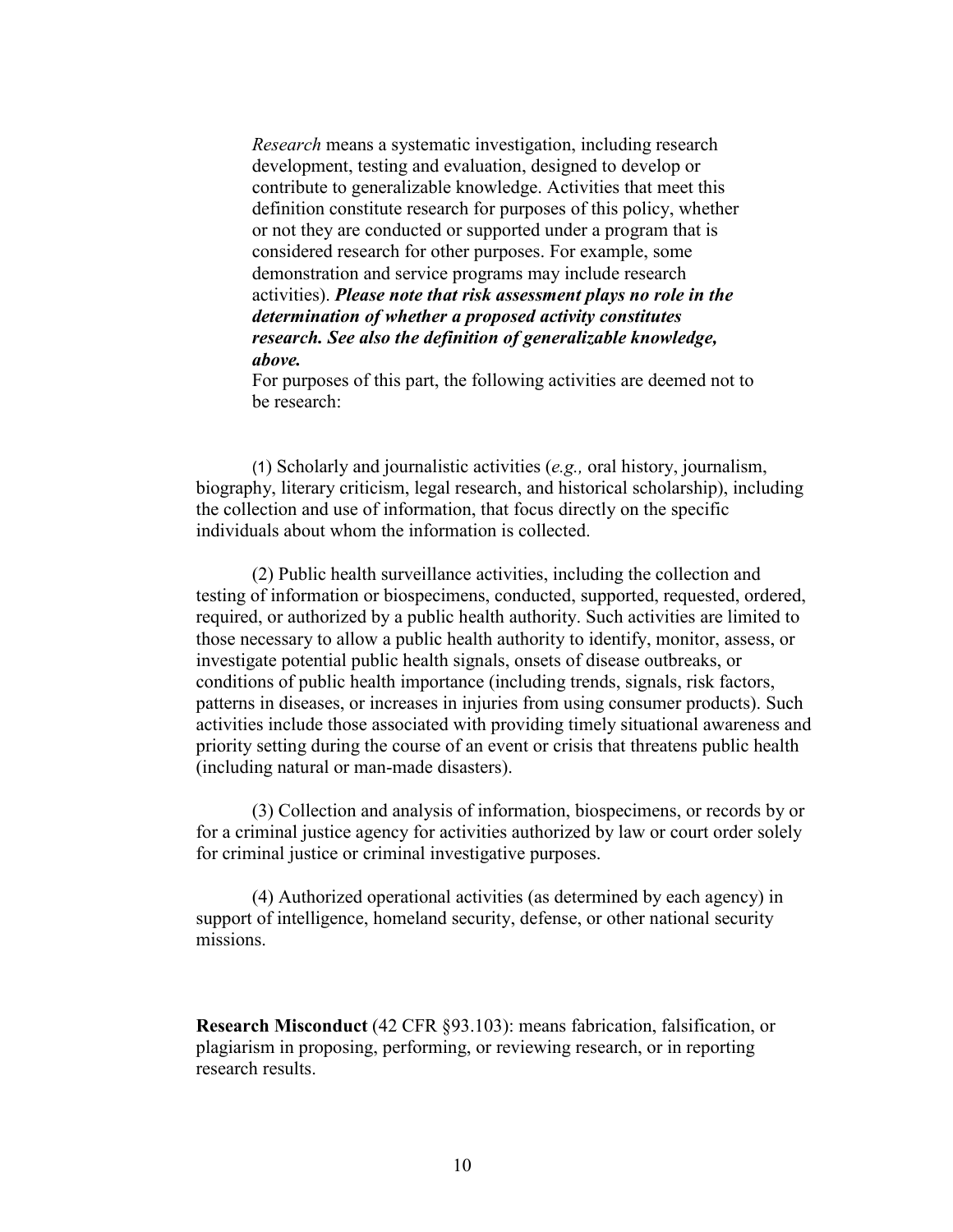- Fabrication is making up data or results and recording or reporting them as if they were real.
- Falsification is manipulating research materials, equipment, or processes, or changing or omitting data or results such that the research is not accurately represented in the research record.
- Plagiarism is the appropriation of another person's ideas, processes, results, or words without giving appropriate credit.
- Research misconduct does not include honest error or differences of opinion.

**Sensitive Information**: According to the NIH Certificate of Confidentiality Kiosk, sensitive information is that which, if disclosed, may reasonably pose a risk to the subject's psychological, social, medical, legal, or economic well-being or quality of life. Categories of sensitive information include (but are not limited to):

- Sexual attitudes, preferences, or practices
- Use of alcohol, drugs, or other addictive products
- Information pertaining to illegal conduct
- Information that if released might be damaging to an individual's financial standing, employability, or reputation within the community or might lead to social stigmatization or discrimination
- Health and medical information contained in a medical record, chart, or insurance file (this category may also require a HIPAA review)
- Information pertaining to an individual's psychological well-being or mental health (this category may also require a HIPAA review)
- Genetic information or tissue samples (this category may also require a HIPAA review)

**Signatory/Institutional Official:** The signatory/institutional official (IO) is the highest institutional official who has the legal authority to represent the University of Maine's Assurance filed with the OHRP, and is responsible for the provisions of this policy. At the University of Maine, the signatory/institutional official is the Vice President for Research.

**Specimen**: Specimen is used to refer to biological specimens (*e.g*., blood or tissue samples), as well as to other types of data "specimens" that could be stored for use in future research (*e.g.*, audio tapes, video tapes, *etc*.).

**Substantive Changes Affecting Risk:** Substantive changes are changes that may increase the research population's risk or are of questionable risk. Examples of substantive changes that are considered to increase the risk to the study/individual include, but are not limited to:

Increasing the length of time a study participant is exposed to experimental aspects of the study.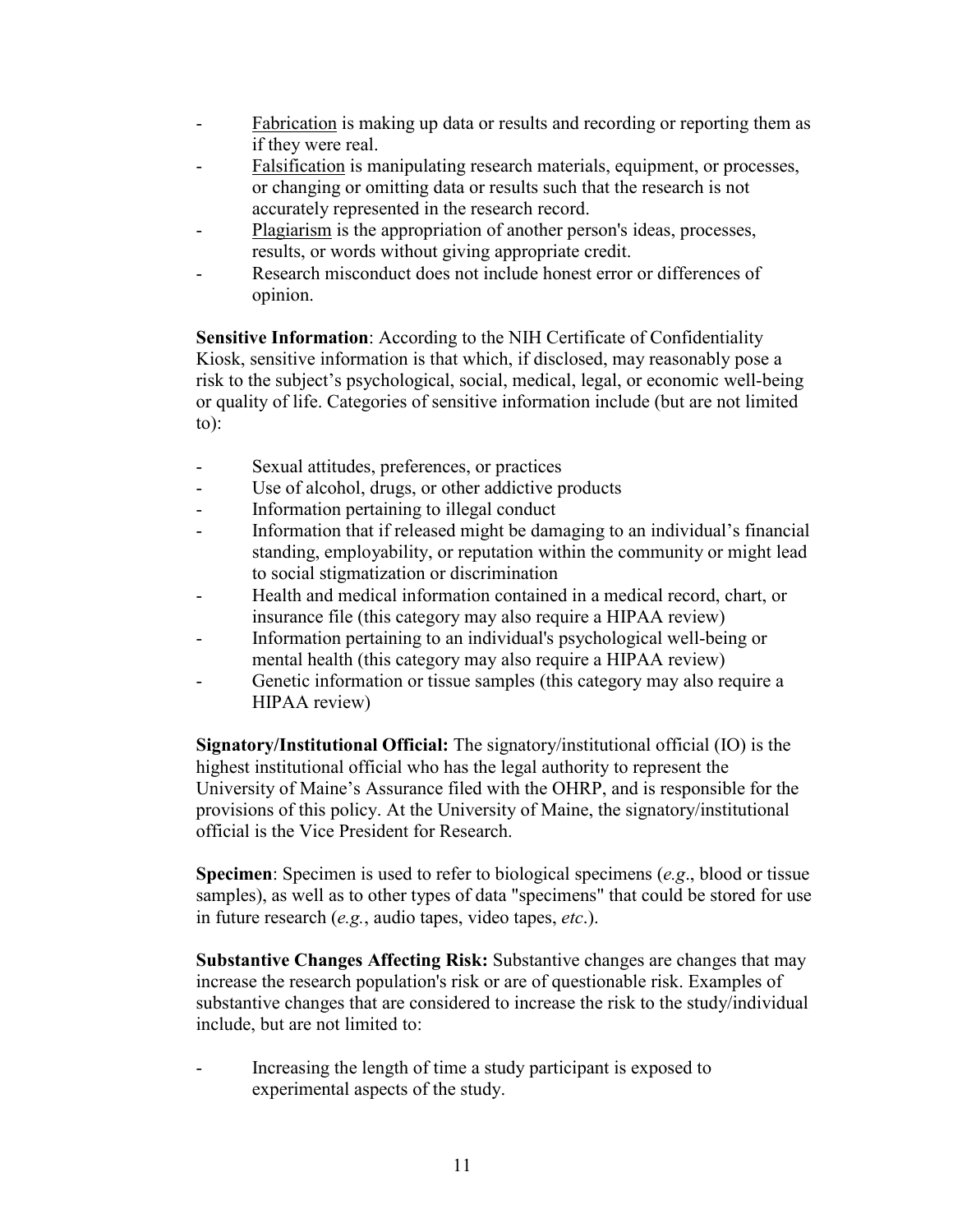- Changing the originally targeted population to include a more at-risk population (*e.g.,* previous exclusion for those with renal failure are now allowed to enroll, or adding children or pregnant women to the study).
- Adding an element that may breach the confidentiality of the subject such as tissue banking or genetic testing.

**Undue Influence**: Inappropriate remuneration or any other form of compulsion offered to an individual that may unfairly compel that individual to participate as a human research subject.

**Unanticipated Problem:** Any event that is not expected given the nature of the research procedures and the subject population being studied, and places subjects or others at greater risk or harm/discomfort related to the research than was previously known or recognized. An event which was previously unforeseeable based on the information provided to the IRB.

**Written or in writing:** refers to writing on a tangible medium (e.g., paper) or in an electronic format.

### <span id="page-13-0"></span>**E. Responsibilities of the Principal Investigator**

The individual faculty, staff member, or student of the University who conducts or directs research with human subjects exercises the following responsibilities:

- 1. The Principal Investigator shall submit an application for Approval of Research with Human Subjects to the Board. The application includes all criteria for submission.
- 2. The Principal Investigator and personnel named in the application or who will have access to data, shall complete the required training.
- 3. The Principal Investigator shall begin the research project ONLY after receiving written approval from the IRB.
- 4. The Principal Investigator shall make no alterations to the approved protocol without the prior approval of such alterations by the IRB.
- 5. The Principal Investigator shall report at once to the IRB any unanticipated harm to human subjects.
- 6. The Principal Investigator shall submit a status report to the IRB on the conduct of the research and shall seek approval for continuation of the research at least annually, and more frequently if the IRB so requires.
- 7. The Principal Investigator shall cooperate fully with the Protection of Human Subjects Review Board in monitoring the progress of the research.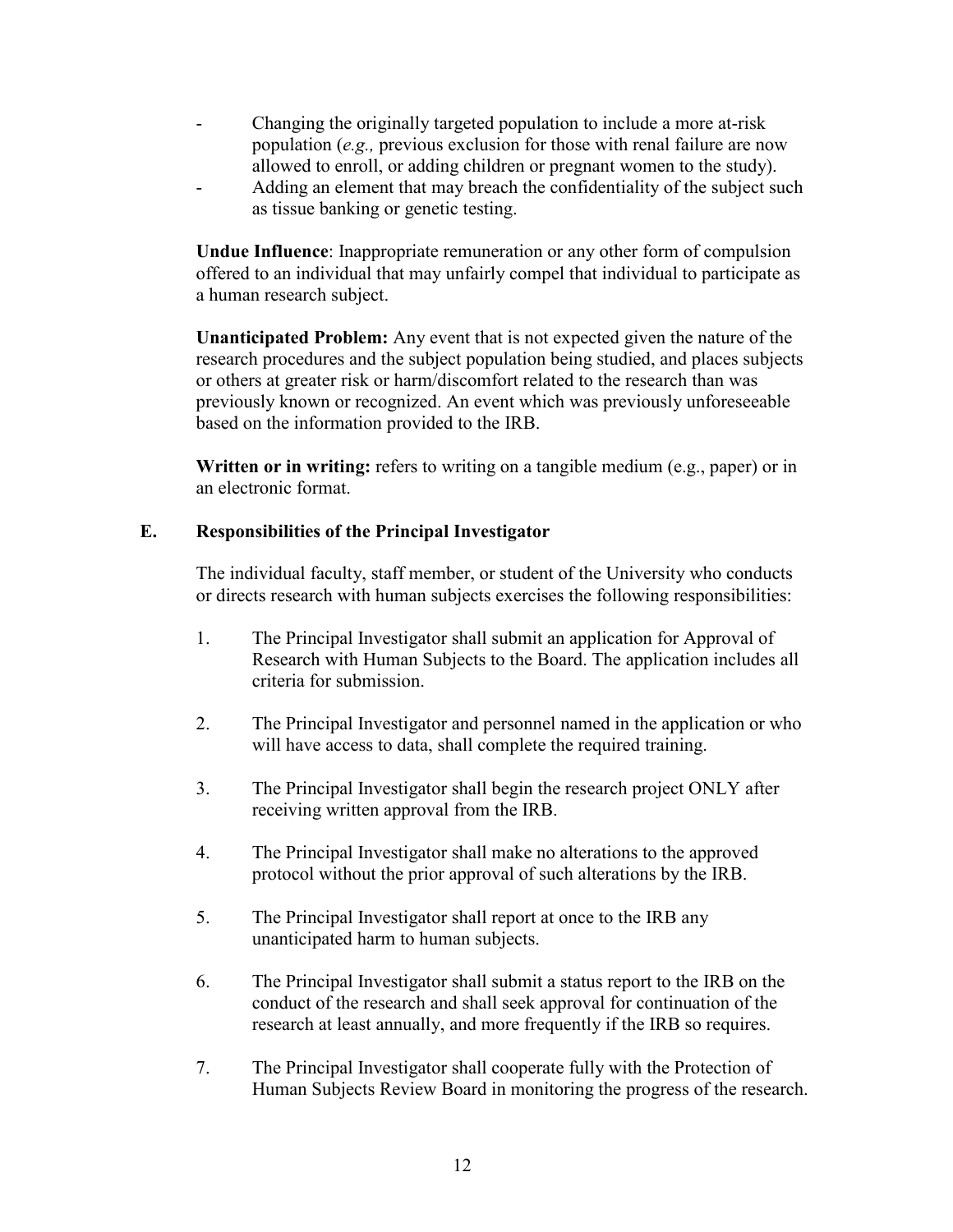### <span id="page-14-0"></span>**F. IRB Membership**

The IRB is responsible not only for reviewing, regulating, and monitoring human subject research but also for educating the University community in the protection of human subjects.

- 1. The IRB shall have no fewer than five voting members, with varying backgrounds to promote complete and adequate review of research activities commonly conducted by the institution. The IRB shall be sufficiently qualified through the experience and expertise of its members, and the diversity of the members, including consideration of race, gender, and cultural backgrounds and sensitivity to such issues as community attitudes, to promote respect for its advice and counsel in safeguarding the rights and welfare of human subjects.
- 2. A list of IRB members identified by name; earned degrees; representative capacity; indications of experience such as board certifications, licenses, *etc*., sufficient to describe each member's chief anticipated contributions to IRB deliberations; and any employment or other relationship between each member and the institution, *e.g.*, full-time employee, part-time employee, member of governing panel or board, stockholder, paid or unpaid consultant. Changes in IRB membership shall be reported to US DHHS's OHRP.
- 3. The IRB shall include at least one member whose primary concerns are in scientific areas and at least one member whose primary concerns are in nonscientific areas. The IRB shall include at least one member who is not otherwise affiliated with the institution and who is not part of the immediate family of a person who is affiliated with the institution. At least one member's area of expertise shall include children. At least one member shall be a prisoner, or a prisoner representative with appropriate background and experience to serve in that capacity. The IRB may NOT have a member participate in the initial or continuing review of any project in which the member has a conflicting interest, except to provide information requested by the IRB. The IRB may invite individuals with competence in special areas to assist in the review of issues that require expertise beyond or in addition to that available to the IRB; such individuals may not vote with the IRB.
- 4. Members are appointed for one to three-year terms and may be reappointed to additional terms.
- 5. All IRB members are formally confirmed by the President (or designee) of the University; any designation must be specific and in writing.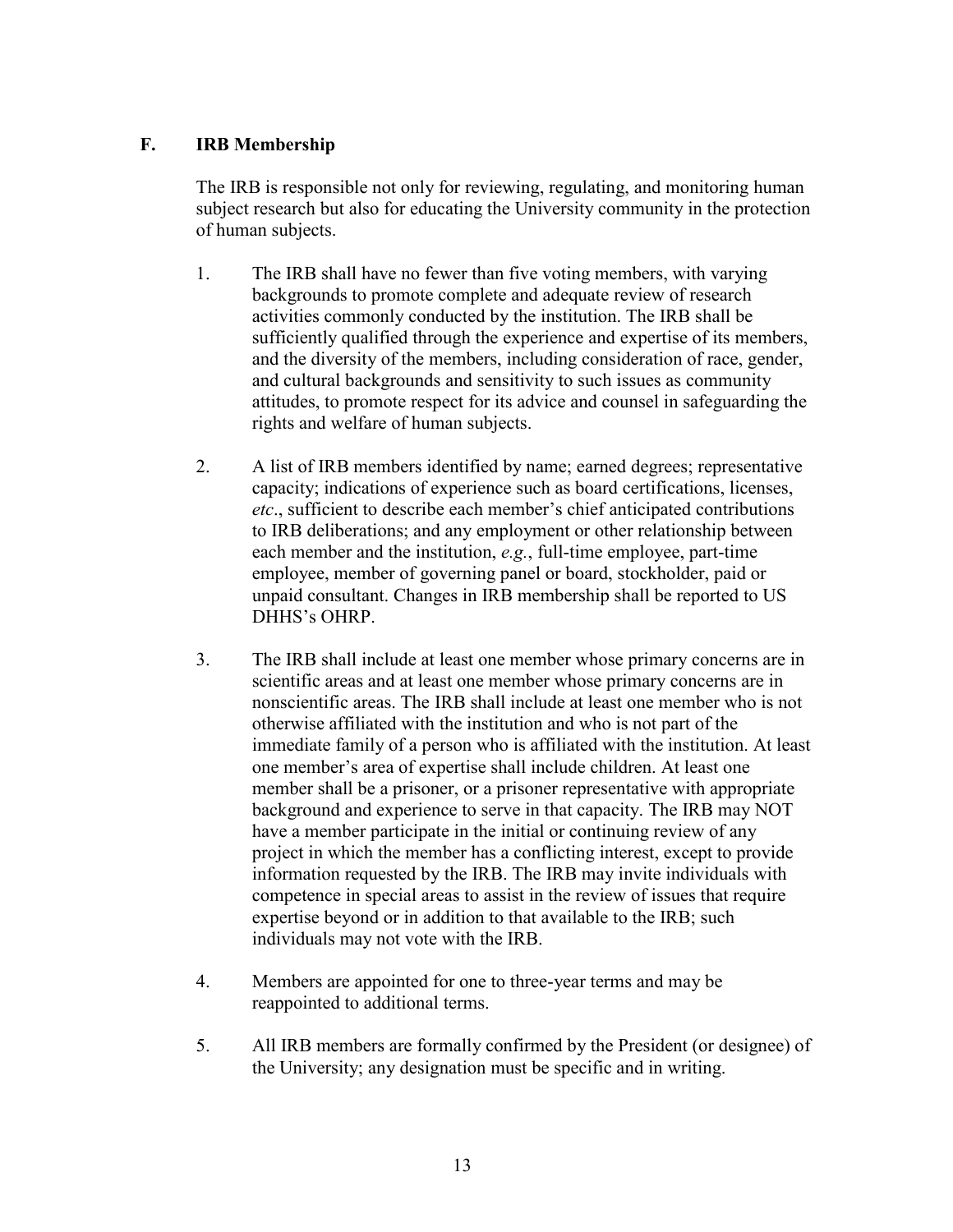6. The Chair of the IRB should be a tenured faculty member with experience in conducting human subject research. Appointment is confirmed officially by the President or designee and is for two years; may be reappointed to additional terms. A Vice Chair may be appointed, if desired, using the same confirmation procedure.

### <span id="page-15-0"></span>**G. IRB Functions and Operations**

The IRB shall:

- 1. Follow written procedures in the same detail as described in 45 CFR 46.103(b)(4), and to the extent required by 45 CFR 46.103(b)(5).
- 2. Except when an expedited review procedure is used (see section I.), review proposed research at convened meetings at which a majority of the members of the IRB are present, including at least one member whose primary concerns are in nonscientific areas. In order for the research to be approved, it shall receive the approval of a majority of those members present at the meeting

### <span id="page-15-1"></span>**H. IRB Review of Research**

- 1. All research shall be reviewed by the IRB. The IRB shall make the final decision on whether research is exempt from further review or meets the requirements for an expedited review. The IRB shall review protocol applications and has the authority to approve, require modifications, or disapprove research activities with human subjects.
- 2. Ensures that legally effective informed consent of human research subjects will be obtained in a manner and method that meets the requirements of federal, state, and local rules and laws and in accordance with section K.
- 3. The IRB shall require documentation of informed consent or may waive documentation in accordance with section L.
- 4. The IRB shall notify investigators and the Institutional Official in writing of its decision to approve or disapprove the proposed research activity, or of modifications required to secure IRB approval of the research activity. If the IRB decides to disapprove a research activity, it shall include in its written notification a statement of the reasons for its decision and give the investigator an opportunity to respond in person or in writing.
- 5. The IRB shall monitor the research it has approved by any means it deems appropriate, including observation of the consent process and the research activities and appointment of a third party to undertake such observations.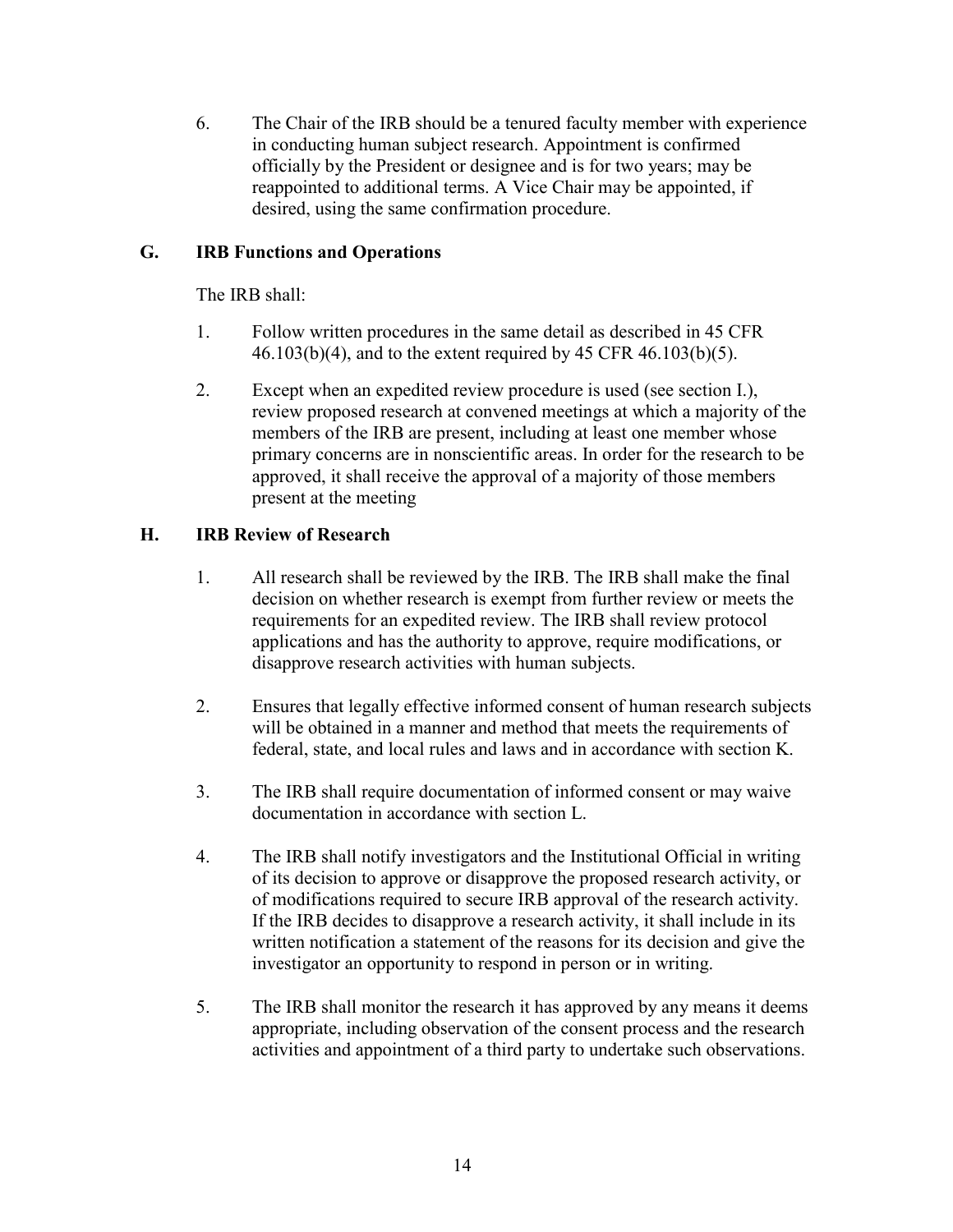- 6. The IRB shall conduct continuing review of approved research activities at intervals appropriate to the degree of risk, but not less than once per year, except as described in 7 below
- 7. Unless an IRB determines otherwise, continuing review of research is not required in the following circumstances:
	- i) Research eligible for expedited review in accordance with 46.110.
	- ii) Research reviewed by the IRB in accordance with the limited IRB review described in 46.111
	- iii) Research that has progressed to the point that it involves only one or both of the following, which are part of the IRB-approved study:

(a) Data analysis, including analysis of identifiable private information or identifiable biospecimens, or (b) Accessing follow-up clinical data from procedures that subjects would undergo as part of clinical care

8. An IRB shall have authority to observe or have a third party observe the consent process and the research.

# <span id="page-16-0"></span>**I. Expedited Review Procedures**

- 1. Following is a list of categories of research that may be reviewed by the IRB through an expedited review procedure. Investigators may request an expedited review when proposed research activities meet one or more of these categories. Ten business days are required for an expedited review. (Note: projects falling into one of the exemption categories – section C. - will routinely be expedited.)
- 2. Applicability
	- a. Research activities that (i) present no more than minimal risk to human subjects, and (ii) involve only procedures listed in one or more of the categories detailed below, may be reviewed by the IRB through the expedited review procedure authorized by 45 CFR 46.110 and 21 CFR 56.110. The activities listed should not be deemed to be of minimal risk simply because they are included on this list. Inclusion on this list merely means that the activity is eligible for review through the expedited review procedure when the specific circumstances of the proposed research involve no more than minimal risk to human subjects.
	- b. The categories in this list apply regardless of the age of subjects, except as noted.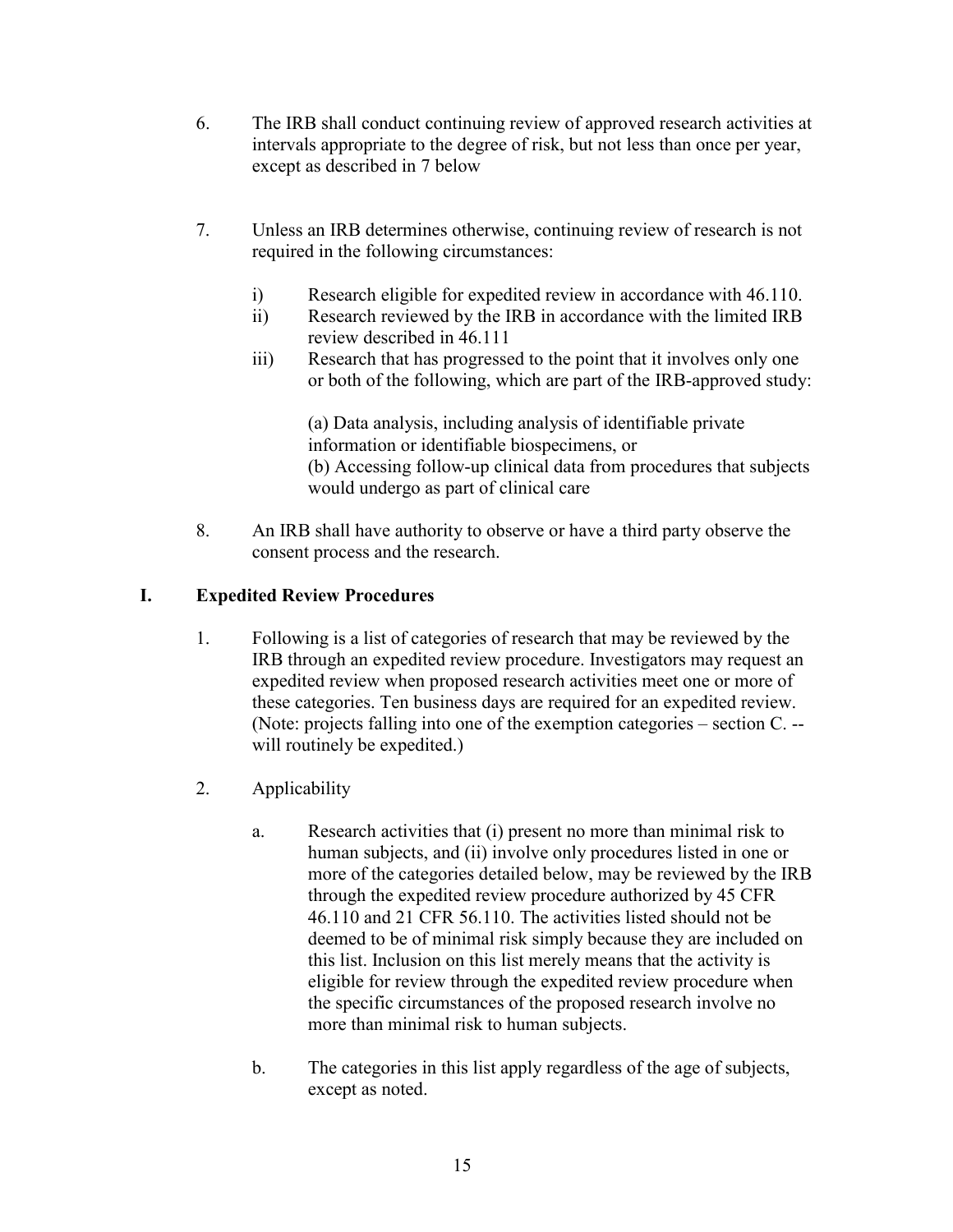- c. The expedited review procedure may not be used where identification of the subjects and/or their responses would reasonably place them at risk of criminal or civil liability or be damaging to the subjects' financial standing, employability, insurability, reputation, or be stigmatizing, unless reasonable and appropriate protections will be implemented so that risks related to invasion of privacy and breach of confidentiality are no greater than minimal.
- d. The expedited review procedure may not be used for classified research involving human subjects.
- e. IRBs are reminded that the standard requirements for informed consent (or its waiver, alteration, or exception) apply regardless of the type of review--expedited or convened--utilized by the IRB.
- f. Research categories 3.a. through 3.g. below pertain to both initial and continuing IRB review.
- 3. Research Categories
	- a. Clinical studies of drugs and medical devices only when condition 1) or 2) is met.
		- 1) Research on drugs for which an investigational new drug application (21 CFR part 312) is not required. (Note: research on marketed drugs that significantly increases the risks or decreases the acceptability of the risks associated with the use of the product is not eligible for expedited review.)
		- 2) Research on medical devices for which (i) an investigational device exemption application (21 CFR part 812) is not required; or (ii) the medical device is cleared/approved for marketing, and the medical device is being used in accordance with its cleared/approved labeling.
	- b. Collection of blood samples by finger stick, heel stick, ear stick, or venipuncture as follows:
		- 1) from healthy, nonpregnant adults who weigh at least 110 pounds. For these subjects, the amounts drawn may not exceed 550 ml in an 8-week period and collection may not occur more frequently than 2 times per week; or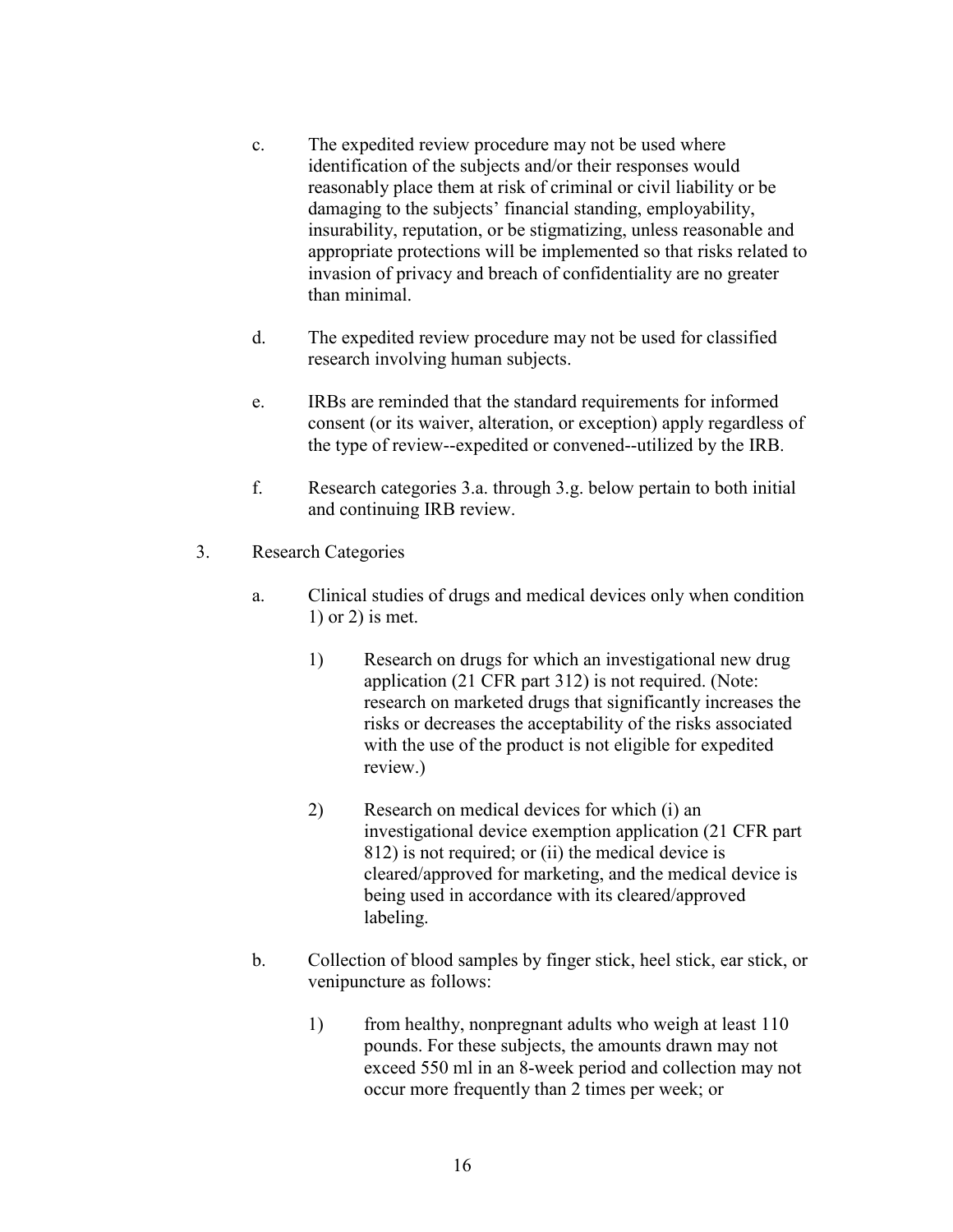- 2) from other adults and children, considering the age, weight, and health of the subjects, the collection procedure, the amount of blood to be collected, and the frequency with which it will be collected. For these subjects, the amount drawn may not exceed the lesser of 50 ml or 3 ml per kg in an 8-week period and collection may not occur more frequently than 2 times per week.
- c. Prospective collection of biological specimens for research purposes by noninvasive means.

Examples: (a) hair and nail clippings in a nondisfiguring manner; (b) deciduous teeth at time of exfoliation or if routine patient care indicates a need for extraction; (c) permanent teeth if routine patient care indicates a need for extraction; (d) excreta and external secretions (including sweat); (e) uncannulated saliva collected either in an unstimulated fashion or stimulated by chewing gumbase or wax or by applying a dilute citric solution to the tongue; (f) placenta removed at delivery; (g) amniotic fluid obtained at the time of rupture of the membrane prior to or during labor; (h) supra- and subgingival dental plaque and calculus, provided the collection procedure is not more invasive than routine prophylactic scaling of the teeth and the process is accomplished in accordance with accepted prophylactic techniques; (i) mucosal and skin cells collected by buccal scraping or swab, skin swab, or mouth washings; (j) sputum collected after saline mist nebulization.

d. Collection of data through noninvasive procedures (not involving general anesthesia or sedation) routinely employed in clinical practice, excluding procedures involving x-rays or microwaves. Where medical devices are employed, they must be cleared/approved for marketing. Studies intended to evaluate the safety and effectiveness of the medical device are not generally eligible for expedited review, including studies of cleared medical devices for new indications. Examples: (a) physical sensors that are applied either to the surface of the body or at a distance and do not involve input of significant amounts of energy into the subject or an invasion of the subject's

privacy; (b) weighing or testing sensory acuity; (c) magnetic resonance imaging; (d) electrocardiography,

electroencephalography, thermography, detection of naturally occurring radioactivity, electroretinography, ultrasound, diagnostic infrared imaging, doppler blood flow, and echocardiography; (e) moderate exercise, muscular strength testing, body composition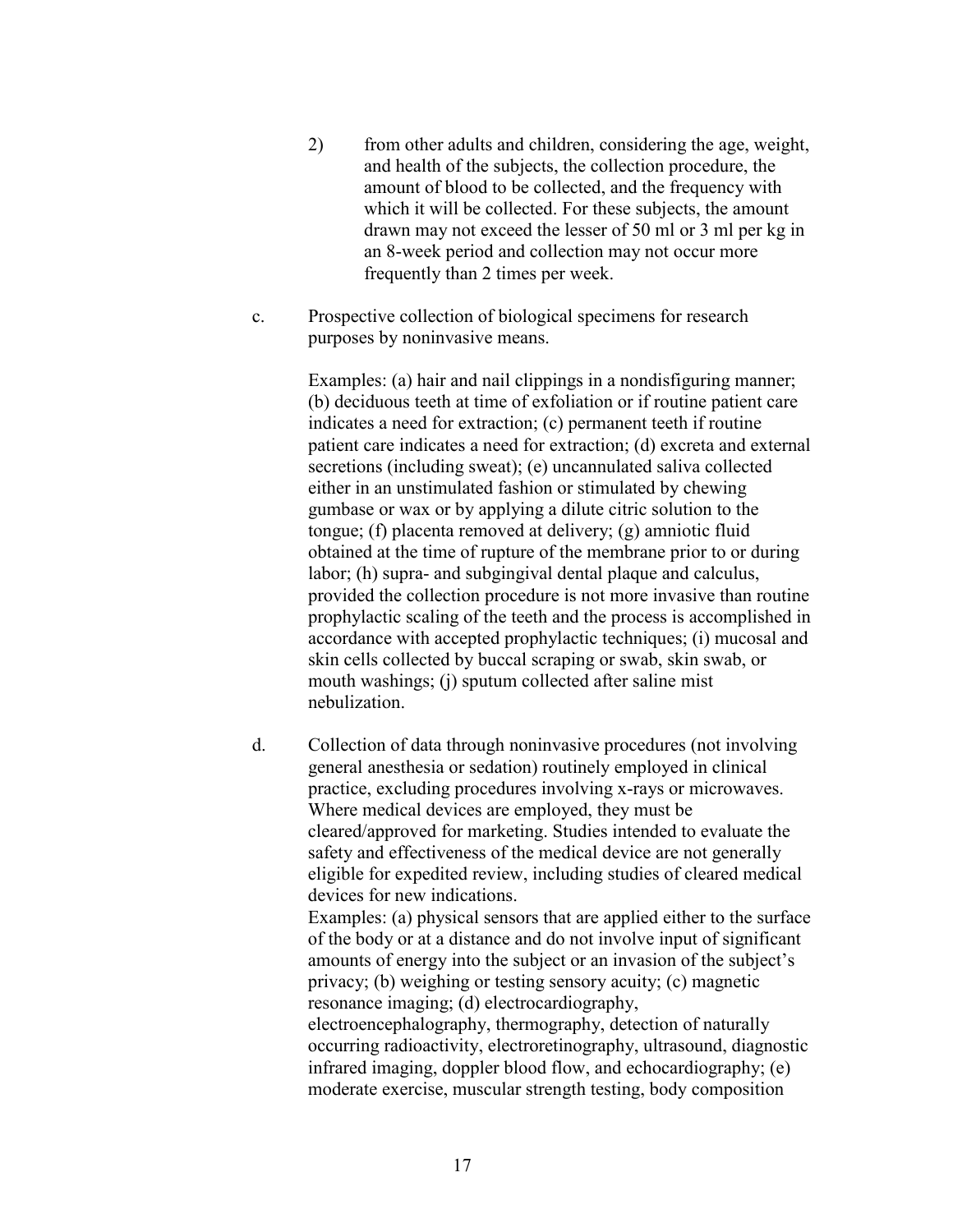assessment, and flexibility testing where appropriate given the age, weight, and health of the individual.

- e. Research involving materials (data, documents, records, or specimens) that have been collected, or will be collected solely for nonresearch purposes (such as medical treatment or diagnosis). (NOTE: Some research in this category may be exempt from the DHHS regulations for the protection of human subjects. [45 CFR 46.101(b)(4)]. This listing refers only to research that is not exempt.)
- f. Collection of data from voice, video, digital, or image recordings made for research purposes.
- g. Research on individual or group characteristics or behavior (including, but not limited to, research on perception, cognition, motivation, identity, language, communication, cultural beliefs or practices, and social behavior) or research employing survey, interview, oral history, focus group, program evaluation, human factors evaluation, or quality assurance methodologies. (NOTE: Some research in this category may be exempt from the DHHS regulations for the protection of human subjects. [45 CFR  $46.101(b)(2)$  and  $(b)(3)$ ]. This listing refers only to research that is not exempt.)
- h. Continuing review of research previously approved by the convened IRB as follows:
	- 1) where(i) the research is permanently closed to the enrollment of new subjects; (ii) all subjects have completed all research-related interventions; and (iii) the research remains active only for long-term follow-up of subjects; or
	- 2) where no subjects have been enrolled and no additional risks have been identified; or
	- 3) where the remaining research activities are limited to data analysis.
- i. Continuing review of research, not conducted under an investigational new drug application or investigational device exemption where research categories 3.b. through 3.h. do not apply, but the IRB has determined and documented at a convened meeting that the research involves no greater than minimal risk and no additional risks have been identified.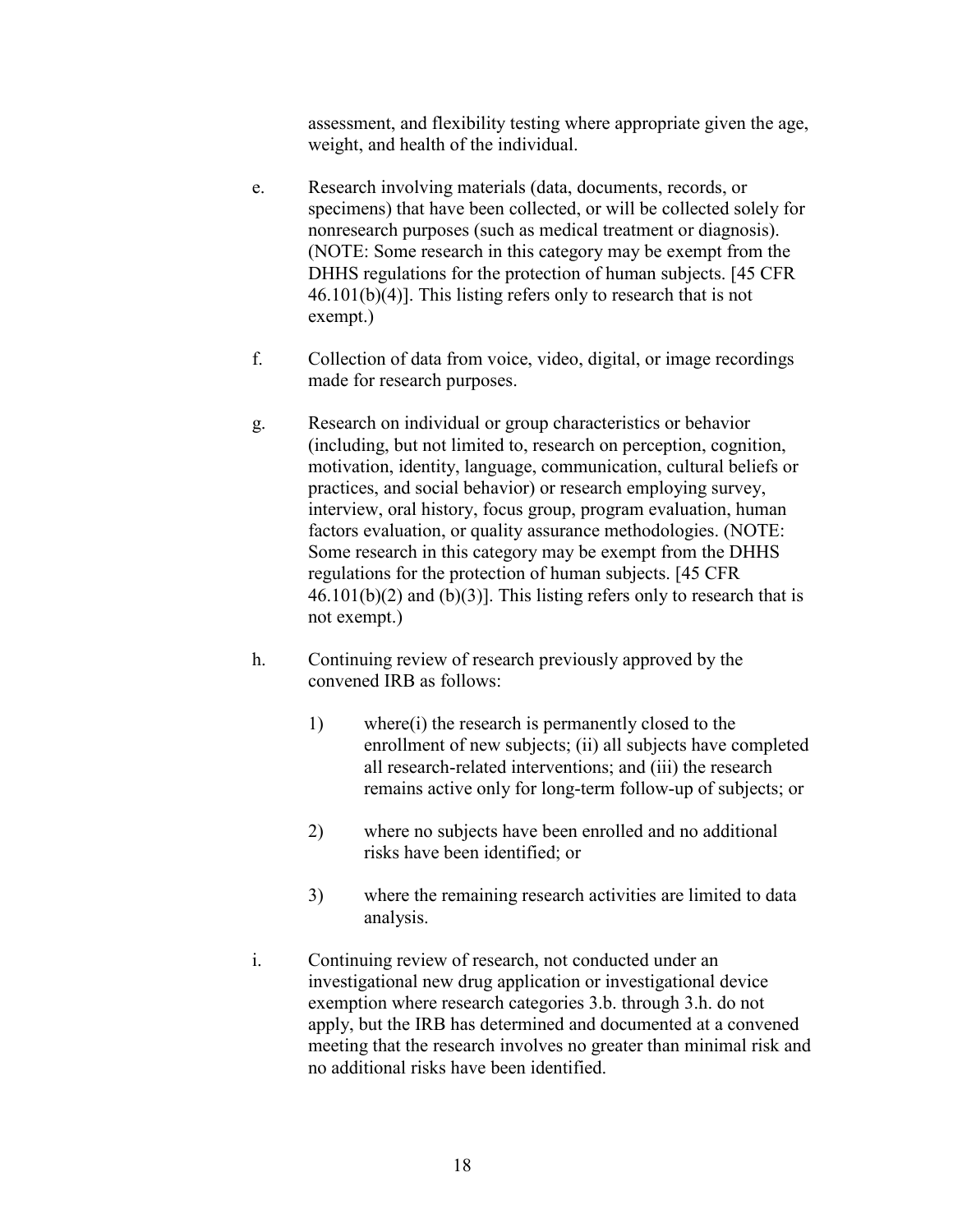- 4. The IRB may use the expedited review procedure to review either or both of the following:
	- a. some or all of the research appearing on the list and found by the reviewer(s) to involve no more than minimal risk;
	- b. minor changes in previously approved research during the period (of one year or less) for which approval is authorized.

Under an expedited review procedure, the review may be carried out by the IRB chairperson or by one or more experienced reviewers designated by the chairperson from among members of the IRB. In reviewing the research, the reviewers may exercise all of the authorities of the IRB except that the reviewers may not disapprove the research. A research activity may be disapproved only after review in accordance with the nonexpedited procedure set forth in §46.108(b).

- 5. The IRB shall keep all members advised of research proposals that have been approved under the expedited review procedure by including a list of those proposals on the monthly agenda and subsequent minutes.
- 6. The department or agency heads<sup>[1](#page-20-1)</sup> may restrict, suspend, terminate, or choose not to authorize an institution's or IRB's use of the expedited review procedure.

# <span id="page-20-0"></span>**J. Criteria for IRB Approval of Research**

The IRB approves research only when it has determined that all of the following requirements are satisfied:

- 1. Risks to subjects are minimized. Procedures used are consistent with sound research design and do not unnecessarily expose subjects to risk. Whenever appropriate, the research uses procedures already being performed on the subjects for other purposes, such as diagnosis or treatment.
- 2. Risks to subjects are reasonable in relation to anticipated benefits, if any, to the subjects, and the importance of the knowledge that may reasonably be expected to result. The IRB considers only those risks and benefits that may result from the research. The IRB does not consider possible longrange effects of applying knowledge gained in the research as among those research risks that fall within the purview of its responsibility.

<span id="page-20-1"></span><sup>&</sup>lt;sup>1</sup> "Department or Agency heads" refers specifically to the heads of various federal departments or agencies, and not state government officials or campus department heads.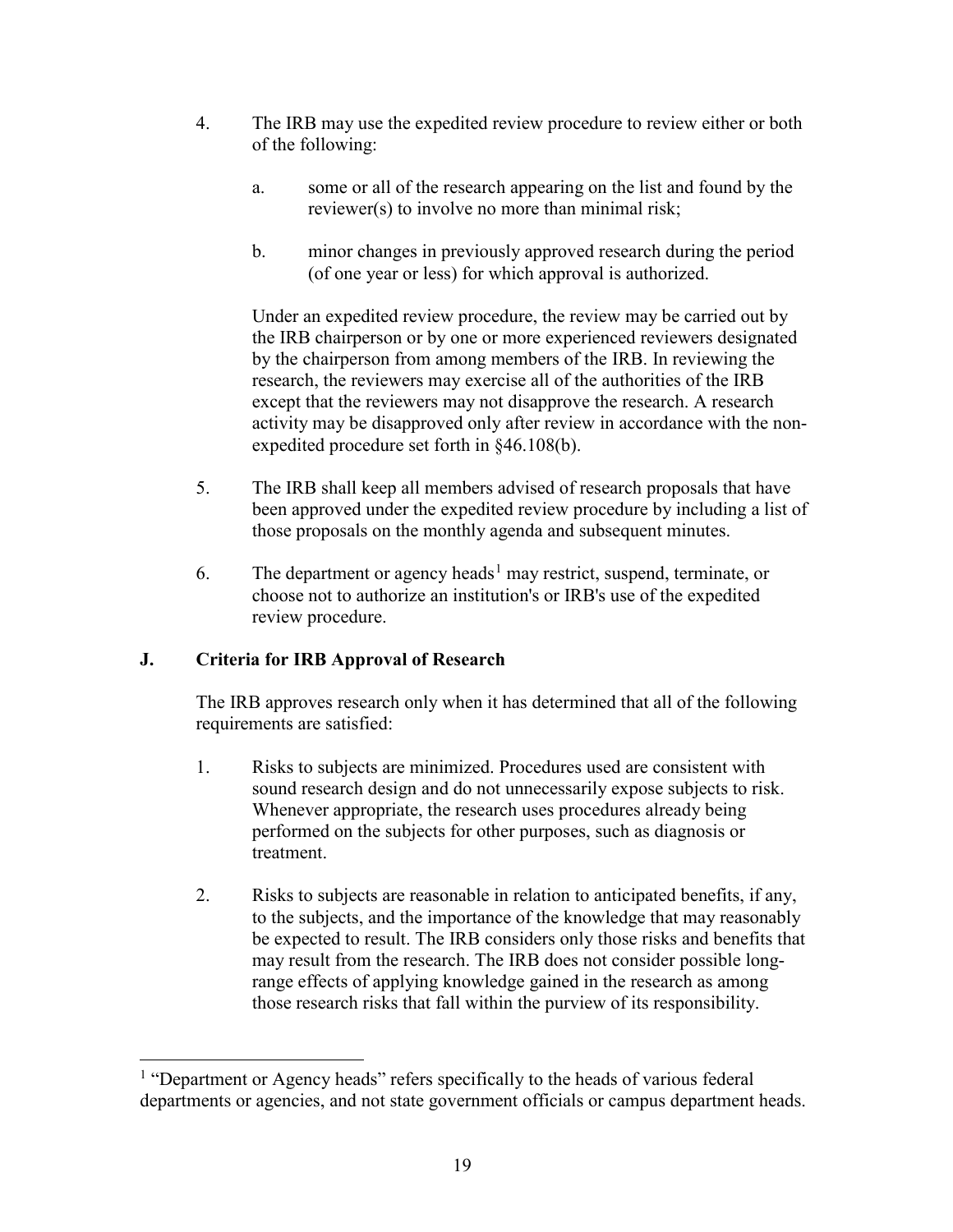- 3. The selection of subjects is equitable, taking into account the purpose of the research and the setting in which the research will be conducted.
- 4. Informed consent is sought from each prospective subject or the subject's legally authorized representative. The IRB conforms to federal regulations of informed consent procedures and may impose additional requirements.
- 5. Informed consent is appropriately documented or appropriately waived, in accordance with, and to the extent required by, federal regulations. The IRB may also impose documentation requirements in addition to those required by federal regulations.
- 6. When appropriate, the research protocol makes adequate provision for monitoring the data collected to insure the safety of subjects.
- 7. When appropriate, there are adequate provisions to protect the privacy of subjects and to maintain the confidentiality of data.
- 8. When some or all of the subjects are likely to be vulnerable to coercion or undue influence, appropriate additional safeguards have been included in the protocol to protect the rights and welfare of these subjects.

# <span id="page-21-0"></span>**K. General Requirements for Informed Consent**

Except as provided elsewhere in this policy, no investigator may involve a human being as a subject in research covered by this policy unless the investigator has obtained the legally effective informed consent of the subject or the subject's legally authorized representative. An investigator shall seek such consent only under circumstances that provide the prospective subject or the representative sufficient opportunity to consider whether or not to participate and that minimize the possibility of coercion or undue influence. The information that is given to the subject or the representative shall be in language understandable to the subject or the representative. No informed consent, whether oral or written, may include any exculpatory language through which the subject or the representative is made to waive or appear to waive any of the subject's legal rights, or releases or appears to release the investigator, the sponsor, the institution or its agents from liability for negligence.

- 1. Basic elements of informed consent. Except as provided in paragraph 3. or 4. of this section, in seeking informed consent the following information shall be provided to each subject:
	- a. A statement that the study involves research, an explanation of the purposes of the research and the expected duration of the subject's participation, a description of the procedures to be followed, and identification of any procedures that are experimental;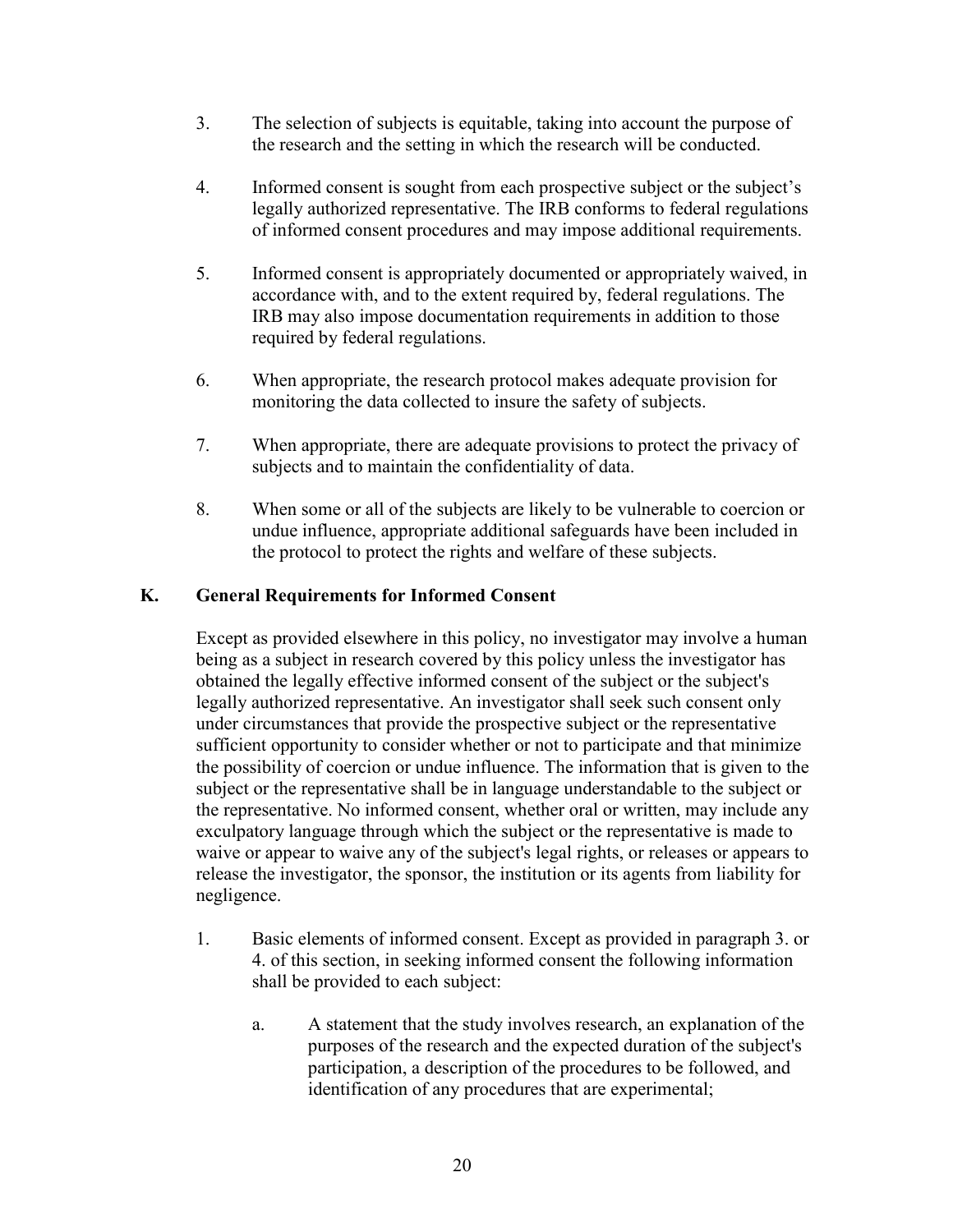- b. A description of any reasonably foreseeable risks or discomforts to the subject;
- c. A description of any benefits to the subject or to others which may reasonably be expected from the research;
- d. A disclosure of appropriate alternative procedures or courses of treatment, if any, that might be advantageous to the subject;
- e. A statement describing the extent, if any, to which confidentiality of records identifying the subject will be maintained;
- f. For research involving more than minimal risk, an explanation as to whether any compensation and an explanation as to whether any medical treatments are available if injury occurs and, if so, what they consist of, or where further information may be obtained;
- g. An explanation of whom to contact for answers to pertinent questions about the research and research subjects' rights, and whom to contact in the event of a research-related injury to the subject; and
- h. A statement that participation is voluntary; refusal to participate will involve no penalty or loss of benefits to which the subject is otherwise entitled, and the subject may discontinue participation at any time without penalty or loss of benefits to which the subject is otherwise entitled.
- 2. Additional elements of informed consent. When appropriate, one or more of the following elements of information shall also be provided to each subject:
	- a. A statement that the particular treatment or procedure may involve risks to the subject (or to the embryo or fetus, if the subject is or may become pregnant) that are currently unforeseeable;
	- b. Anticipated circumstances under which the subject's participation may be terminated by the investigator without regard to the subject's consent;
	- c. Any additional costs to the subject that may result from participation in the research;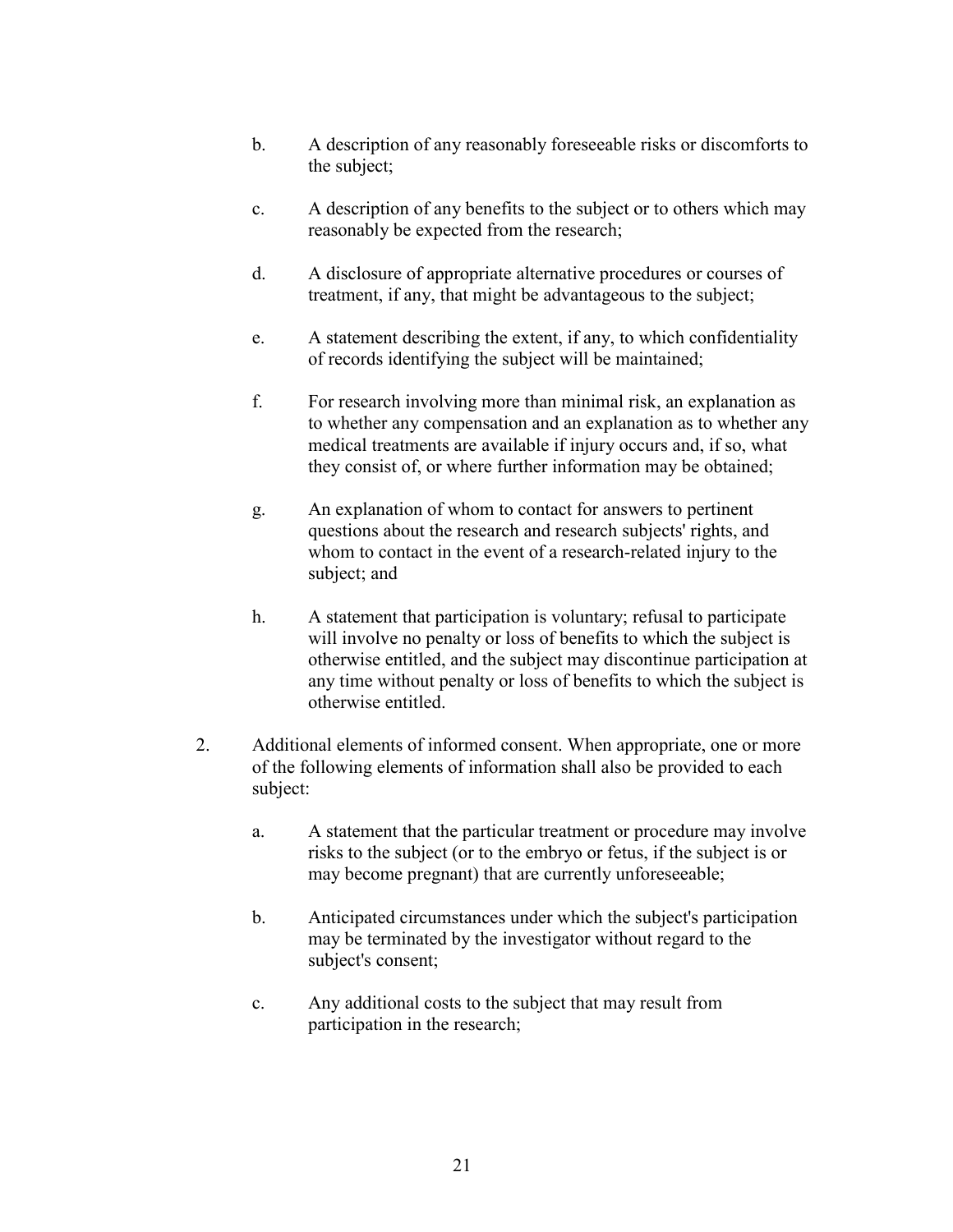- d. The consequences of a subject's decision to withdraw from the research and procedures for orderly termination of participation by the subject;
- e. A statement that significant new findings developed during the course of the research that may relate to the subject's willingness to continue participation will be provided to the subject; and
- f. The approximate number of subjects involved in the study.
- 3. The IRB may approve a consent procedure that does not include, or which alters, some or all of the elements of informed consent set forth above, or waive the requirement to obtain informed consent provided the IRB finds and documents that:
	- a. The research or demonstration project is to be conducted by or subject to the approval of state or local government officials and is designed to study, evaluate, or otherwise examine: (i) public benefit or service programs; (ii) procedures for obtaining benefits or services under those programs; (iii) possible changes in or alternatives to those programs or procedures; or (iv) possible changes in methods or levels of payment for benefits or services under those programs; **and**
	- b. The research could not practicably be carried out without the waiver or alteration.
- 4. The IRB may approve a consent procedure which does not include, or which alters, some or all of the elements of informed consent set forth in this section, or waive the requirements to obtain informed consent provided the IRB finds and documents that:
	- a. The research involves no more than minimal risk to the subjects; **and**
	- b. The waiver or alteration will not adversely affect the rights and welfare of the subjects; **and**
	- c. The research could not practicably be carried out without the waiver or alteration; **and**
	- d. Whenever appropriate, the subjects will be provided with additional pertinent information after participation.
- 5. The informed consent requirements in this policy are not intended to preempt any applicable federal, state, or local laws that require additional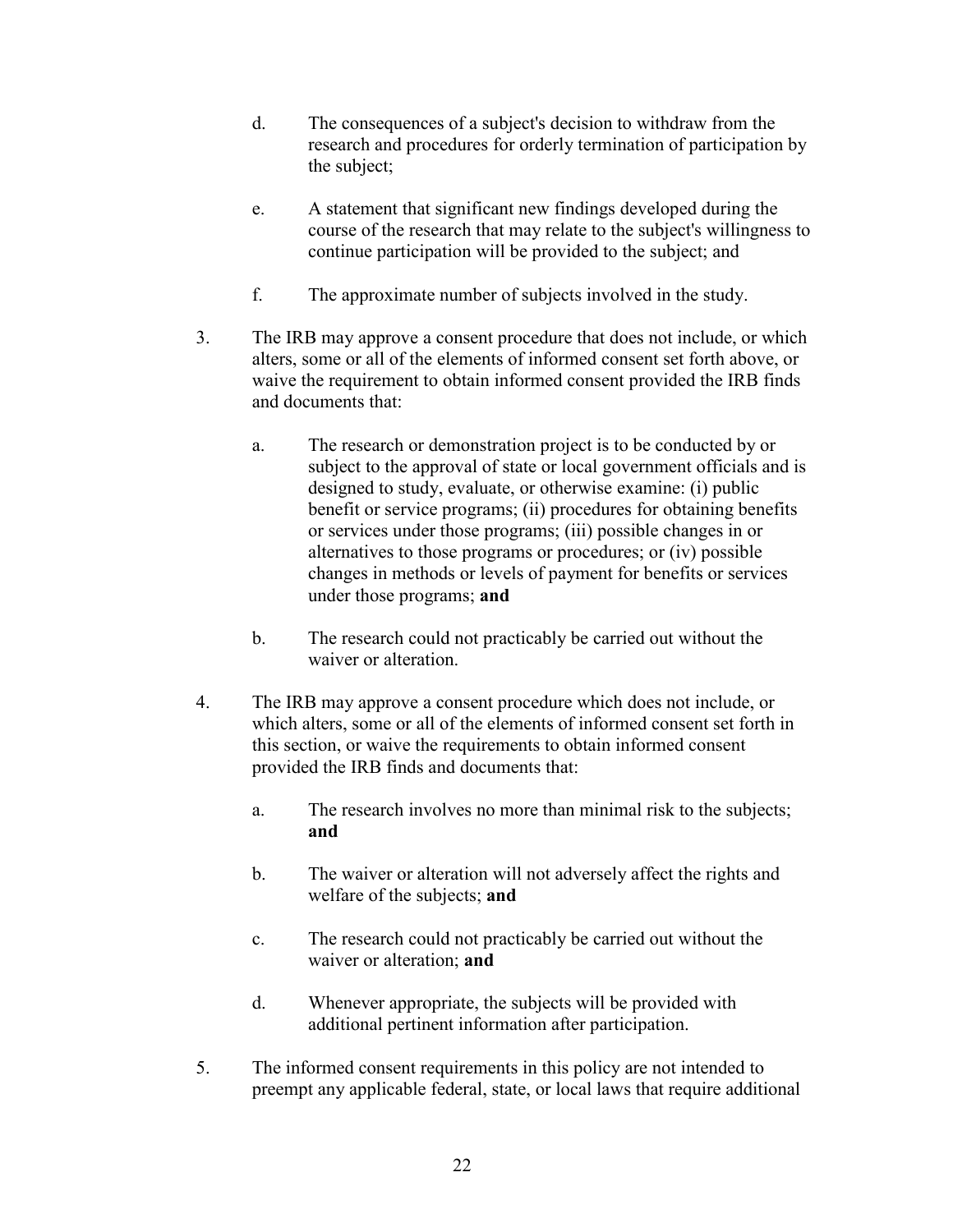information to be disclosed in order for informed consent to be legally effective.

6. Nothing in this policy is intended to limit the authority of a physician to provide emergency medical care, to the extent the physician is permitted to do so under applicable federal, state, or local law.

### <span id="page-24-0"></span>**L. Documentation of Informed Consent**

- 1. Except as provided in paragraph 3. of this section, informed consent shall be documented by the use of a written consent form approved by the IRB and signed by the subject or the subject's legally authorized representative. A copy shall be given to the person signing the form.
- 2. Except as provided in paragraph 3. of this section, the consent form may be either of the following:
	- a. A written consent document that embodies the elements of informed consent required by section K. This form may be read to the subject or the subject's legally authorized representative, but in any event, the investigator shall give either the subject or the representative adequate opportunity to read it before it is signed; or
	- b. A short written consent document stating that the elements of informed consent required by section K. have been presented orally to the subject or the subject's legally authorized representative. When this method is used, there shall be a witness to the oral presentation. Also, the IRB shall approve a written summary of what is to be said to the subject or the representative. Only the short form itself is to be signed by the subject or the representative. However, the witness shall sign both the short form and a copy of the summary, and the person actually obtaining consent shall sign a copy of the summary. A copy of the summary shall be given to the subject or the representative, in addition to a copy of the short form.
- 3. The IRB may waive the requirement for the investigator to obtain a signed consent form for some or all subjects if it finds either:
	- a. That the only record linking the subject and the research would be the consent document, and the principal risk would be potential harm resulting from a breach of confidentiality. Each subject will be asked whether the subject wants documentation linking the subject with the research, and the subject's wishes will govern; or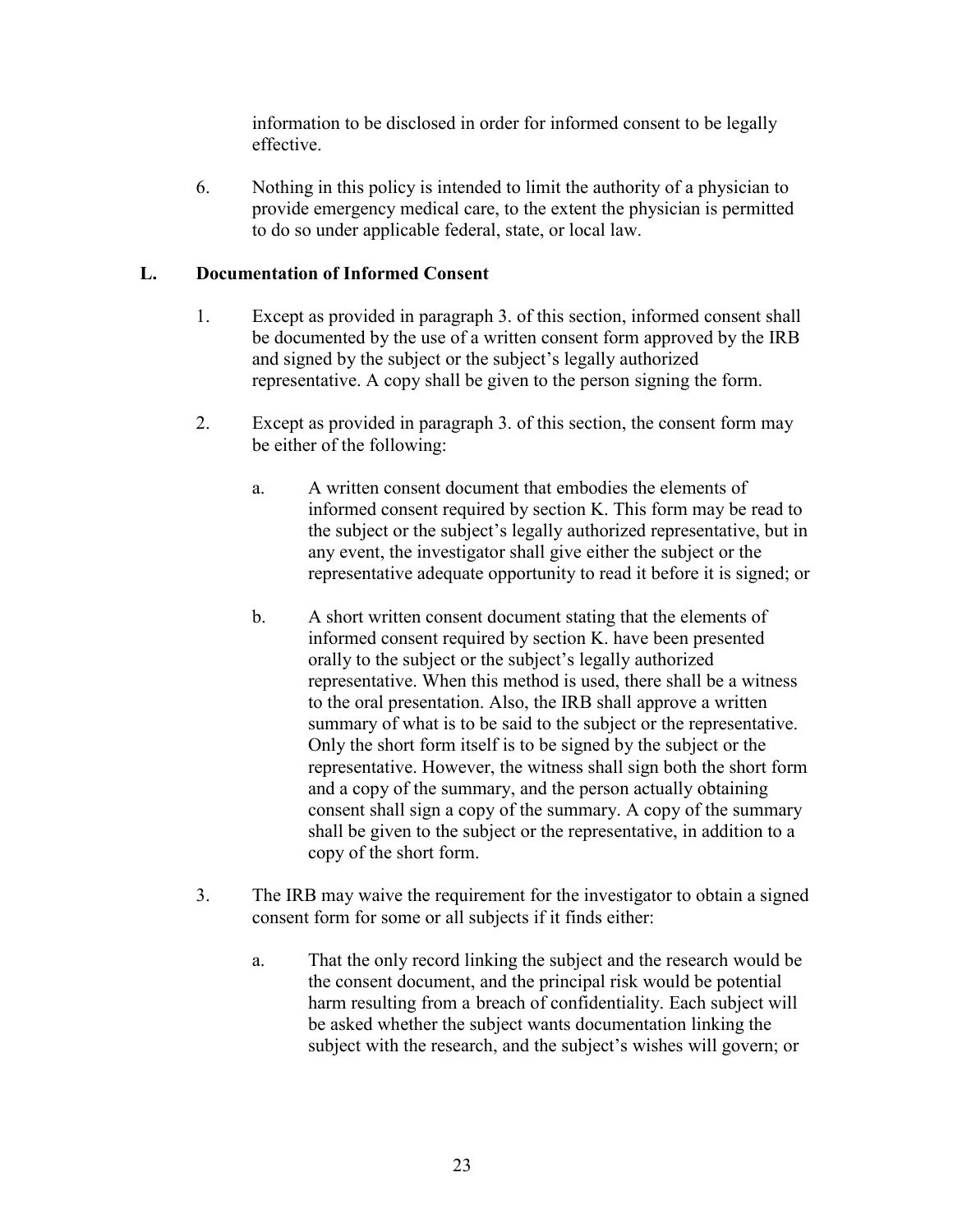b. That the research presents no more than minimal risk of harm to subjects and involves no procedures for which written consent is normally required outside of the research context.

In cases in which the documentation requirement is waived, the IRB may require the investigator to provide subjects with a written statement regarding the research.

#### <span id="page-25-0"></span>**M. Assurance of Compliance**

The University of Maine conducts federally funded non-exempt human subject research; as such, it has a legally binding agreement with US DHHS -- a Federal Wide Assurance. This Federal Wide Assurance is administered by US DHHS's OHRP and governs all human subject research receiving, or eligible to receive federal (US DHHS) funds. This agreement is guided by the ethical principles of the *Belmont Report* and requires, at a minimum, compliance with 45 CFR 46 (The Common Rule). The University of Maine's Federal Wide Assurance number is: FWA00000479.

#### <span id="page-25-1"></span>**N. Review by Institution**

Research covered by this policy that has been approved by the IRB may be subject to further appropriate review and approval or disapproval by officials of the institution. However, those officials may not approve the research if it has not been approved by the IRB.

#### <span id="page-25-2"></span>**O. Suspension or Termination of IRB Approval of Research**

The IRB has authority to suspend or terminate approval of research that is not being conducted in accordance with the IRB's requirements or that has been associated with unexpected serious harm to subjects. When the IRB exercises this authority, it promptly communicates its action and the reasons for the action in writing to the Principal Investigator, Institutional Official or other appropriate campus official, and the extramural sponsor of the research, if any.

### <span id="page-25-3"></span>**P. Cooperative Research**

Cooperative research projects are those projects covered by this policy, or the Common Rule, involving more than one institution, whether within UMaine System campuses or other institutions outside the System. In the conduct of cooperative research projects, each institution is responsible for safeguarding the rights and welfare of human subjects and for complying with this policy. A campus participating in a cooperative project may enter into a joint review arrangement with another campus IRB, rely upon the review of another qualified IRB, or make similar arrangements for avoiding duplication of effort.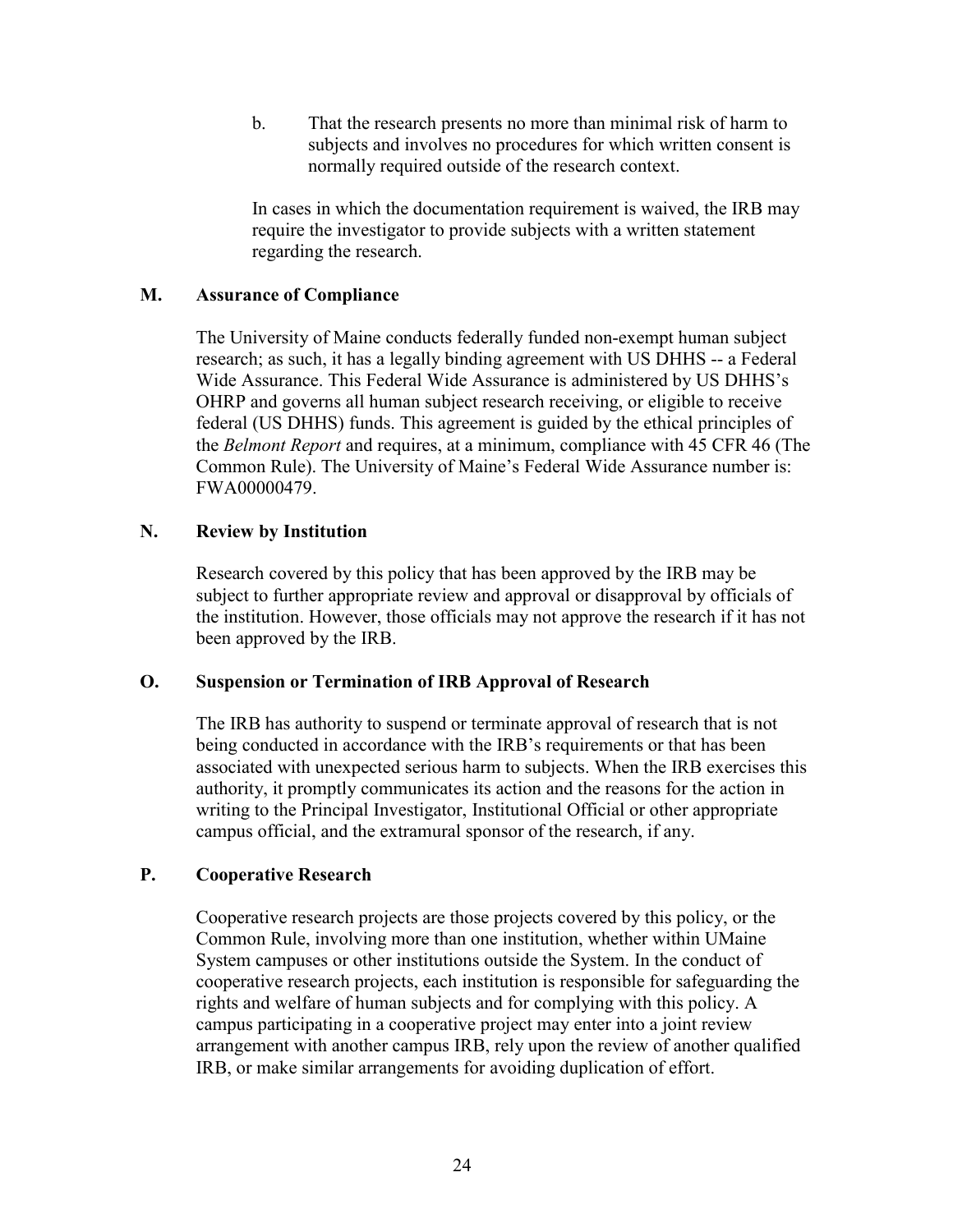# <span id="page-26-0"></span>**Q. IRB Records**

- 1. The IRB shall prepare and maintain adequate documentation of its activities, including the following:
	- a. Copies of all research proposals reviewed, scientific evaluations, if any, that accompany the proposals, approved sample consent documents, progress reports submitted by investigators, and reports of injuries to subjects.
	- b. Minutes of IRB meetings shall be in sufficient detail to show attendance at the meetings; actions taken by the IRB; votes on actions including the number of members voting for, against, and abstaining; basis for requiring changes in or disapproving research; and a written summary of the discussion of controverted issues and their resolution.
	- c. Records of continuing review activities.
	- d. Copies of all correspondence between the IRB and the investigator.
	- e. A list of all IRB members in the same detail as described in section F.
	- f. Written procedures for the IRB in the same detail as described in §46.103(b)(4) and §46.103(b)(5).
	- g. Statements of significant new findings provided to subjects, as required by §46.103(b)(5).
- 2. The records required by this policy shall be retained for at least 3 years; and records relating to research that is conducted shall be retained for at least 3 years after completion of the research. All records shall be accessible for inspections and copying by authorized representatives of US DHHS OHRP at reasonable times and in a reasonable manner.

### <span id="page-26-1"></span>**R. Applications and Proposals Lacking Definite Plans for Involvement of Human Subjects**

Certain types of research proposals may not have fully defined plans set forth in the application or proposal. Such proposals may include institutional type grants when selection of specific projects is the institution's responsibility; research training grants in which the activities involving subjects remain to be selected; and projects in which human subjects' involvement will depend upon completion of instruments, prior animal studies, or purification of compounds. These applications need not be reviewed by the IRB before an application for award can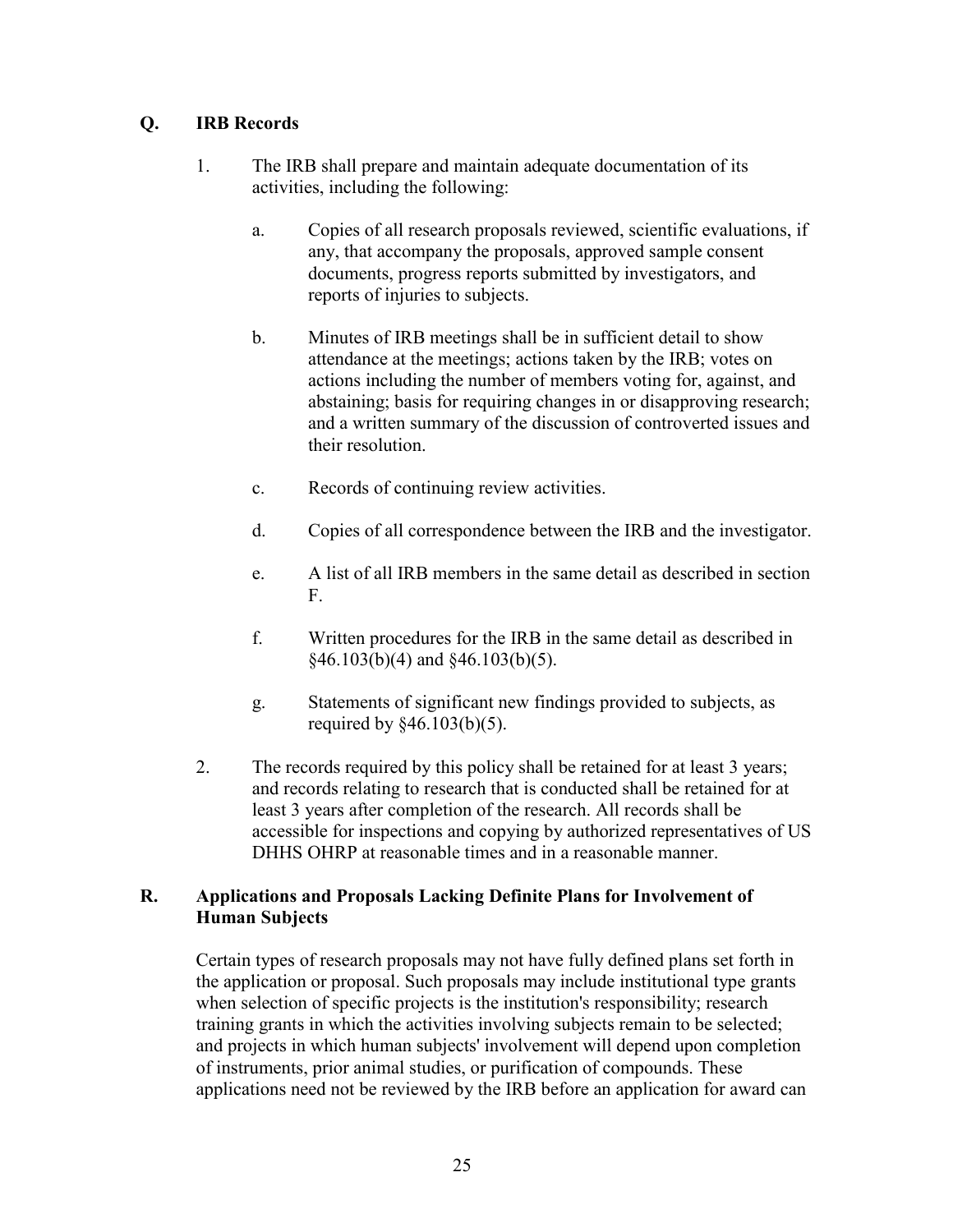be filed, nor before an award may be made. However, no human subjects may be involved in any project supported by these awards until the project has been reviewed and approved by the IRB.

#### <span id="page-27-0"></span>**S. Research Undertaken without the Intention of Involving Human Subjects**

In the event research is undertaken without the intention of involving human subjects, but it is later proposed to involve human subjects in the research, the research shall first be reviewed and approved by the IRB.

### <span id="page-27-1"></span>**T. Use of Federal Funds**

Federal funds administered by a department or agency may not be expended for research involving human subjects unless the requirements of this policy have been satisfied.

### <span id="page-27-2"></span>**U. Early Termination of Research Support: Evaluation of Applications and Proposals**

- 1. The IRB, senior administrator responsible for the IRB, or the UMaine System may terminate or suspend an approved project if an investigator has failed to comply with the terms of this policy.
- 2. The IRB, senior administrator responsible for the IRB, or the UMaine System may take into account, in addition to all other eligibility requirements and program criteria, factors such as whether the applicant has been subject to a termination or suspension under paragraph 1. of this section and whether the applicant or the person or persons who would direct or has/have directed the scientific and technical aspects of an activity has/have in their judgment materially failed to discharge responsibility for the protection of the rights and welfare of human subjects (whether or not the research was subject to federal regulation).

#### <span id="page-27-3"></span>**V. Conditions**

With respect to any research project or any class of research projects, the senior administrator responsible for the IRB or the UMaine System may impose additional conditions necessary for the protection of human subjects.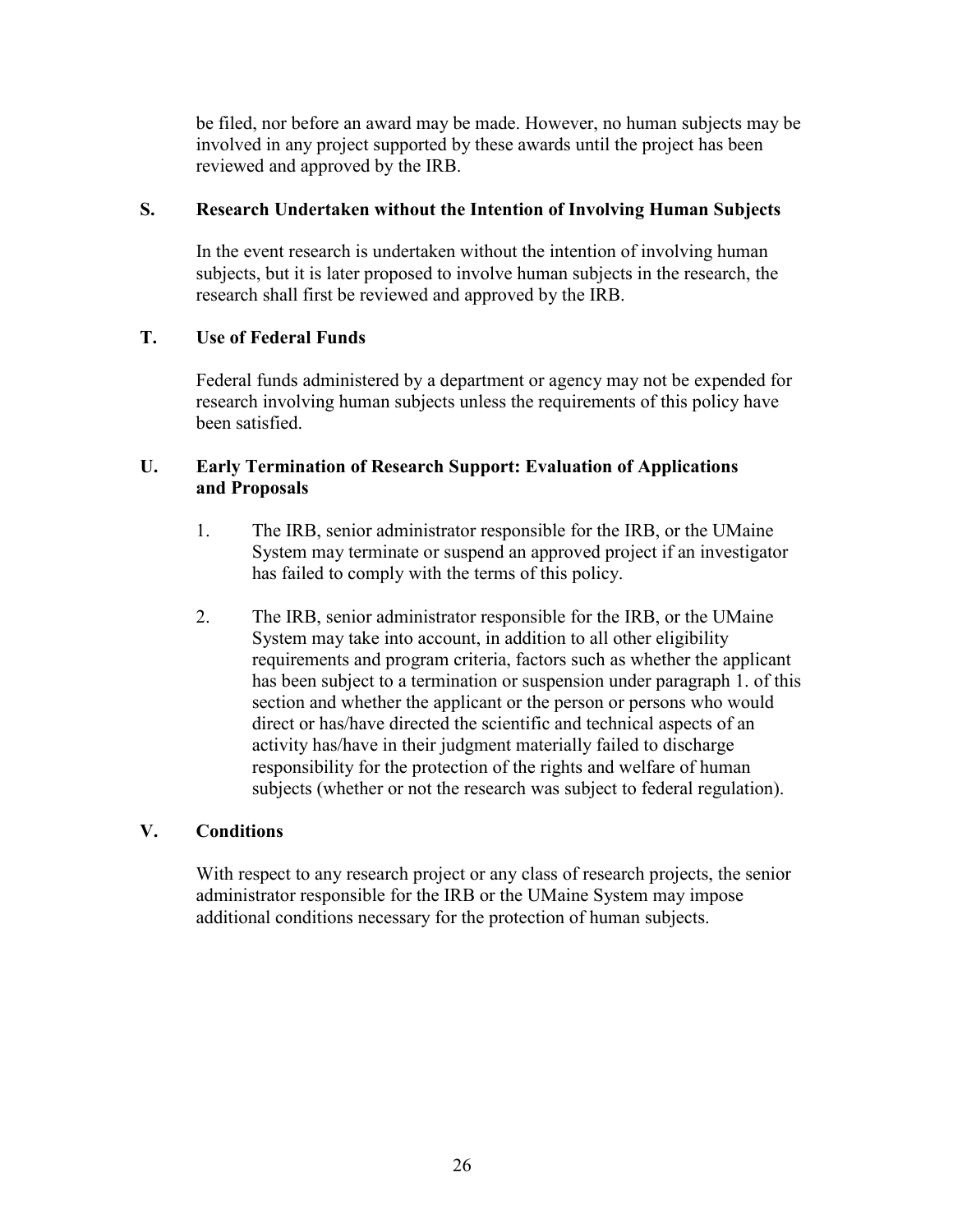# **II. Research Involving Children**

### <span id="page-28-1"></span><span id="page-28-0"></span>**A. Applicability**

- 1. The regulations in this section are applicable to **all** biomedical and behavioral research involving children conducted by any member of the University of Maine.
- 2. All research involving children as subjects must comply with any state or local laws limiting such research.
- 3. The requirements of this section are in addition to those imposed under the other sections of the University of Maine Policies and Procedures for the Protection of Human Subjects of Research.
- 4. Note that the exemptions described in section C. of Administrative Procedures for Human Subjects Research and at 45 CFR 46.101(b)(1) and (b)(3) through (b)(6) are applicable to this section. The exemption at §46.101(b)(2) regarding educational tests is also applicable to this section. However, the exemption at §46.101(b)(2) for research involving survey or interview procedures or observations of public behavior does not apply to research covered by this section, except for research involving observation of public behavior when the investigator(s) do not participate in the activities being observed.

### <span id="page-28-2"></span>**B. Definitions**

As used in this section:

- 1. Children are persons who have not attained the legal age for consent to treatments or procedures involved in the research, under the applicable law of the jurisdiction in which the research will be conducted.
- 2. Assent means a child's affirmative agreement to participate in research. Mere failure to object should not, absent affirmative agreement, be construed as assent.
- 3. Permission means the agreement of parent(s) or guardian to the participation of their child or ward in research.
- 4. Parent means a child's biological or adoptive parent.
- 5. Guardian means an individual who is authorized under applicable state or local law to consent on behalf of a child to general medical care.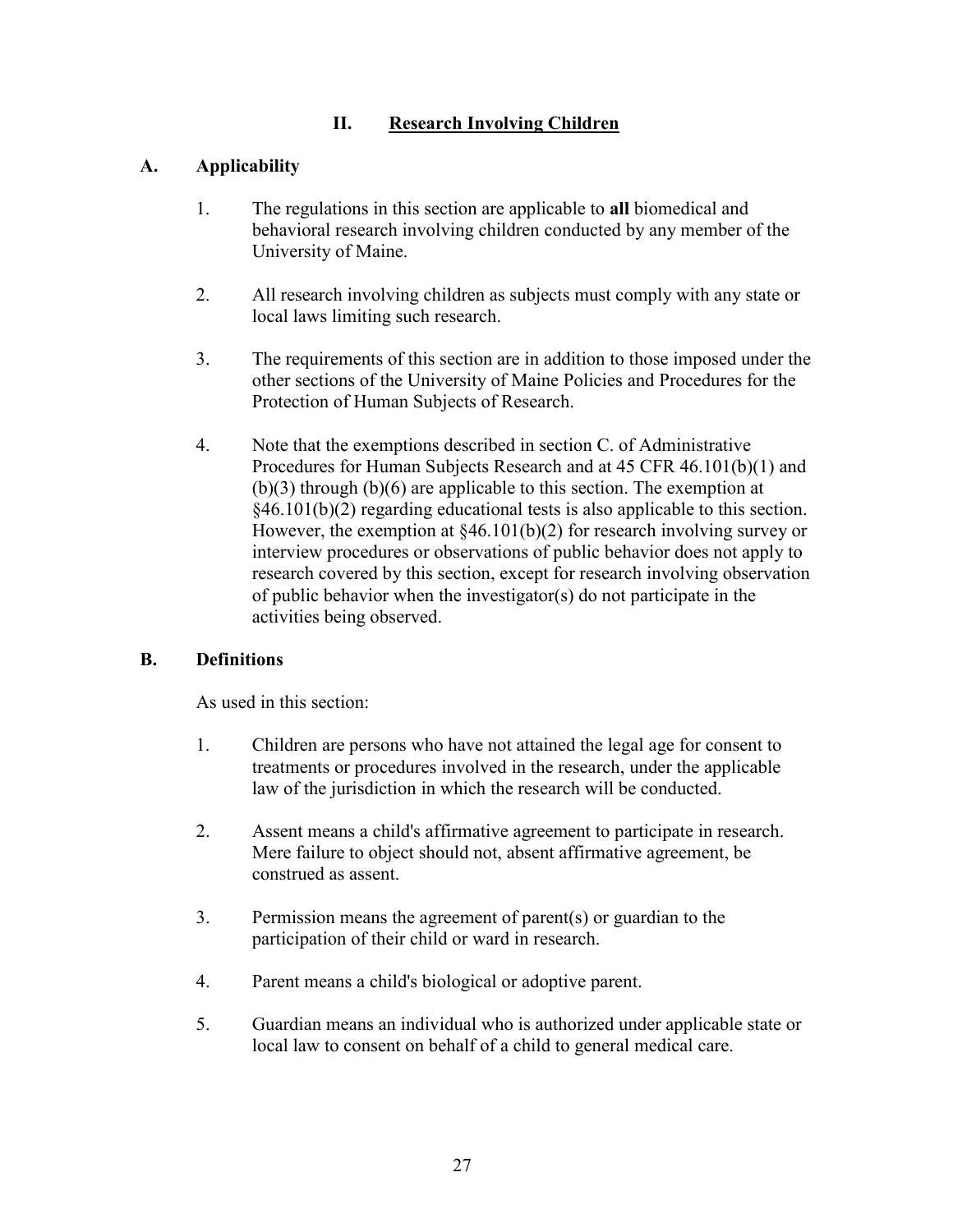### <span id="page-29-0"></span>**C. Special IRB Duties**

In addition to other responsibilities assigned to the IRB in this section, the IRB shall review research covered by this section and approve only research that satisfies the conditions of all applicable parts of this section.

#### <span id="page-29-1"></span>**D. Research not Involving Greater than Minimal Risk (45 CFR 46.404)**

Research in which the IRB finds no greater than minimal risk to children to be present may be approved only if the IRB finds that adequate provisions are made for soliciting the assent of the children and the permission of their parents or guardians, as set forth below.

#### <span id="page-29-2"></span>**E. Research Involving Greater than Minimal Risk but Presenting the Prospect of Direct Benefit to the Individual Subject (45 CFR 46.405)**

If the IRB finds that more than minimal risk to children is presented by an intervention or procedure that holds out the prospect of direct benefit for the individual subject, or by a monitoring procedure that is likely to contribute to the subject's well-being, the proposed research may be approved only if the IRB finds that:

- 1. The risk is justified by the anticipated benefit to the subjects;
- 2. The relation of the anticipated benefit to the risk is at least as favorable to the subjects as that presented by available alternative approaches; and
- 3. Adequate provisions are made for soliciting the assent of the children and permission of their parents or guardians as set forth in H. in this section. [§46.408]

### <span id="page-29-3"></span>**F. Research Involving Greater than Minimal Risk and no Prospect of Direct Benefit to the Individual Subject, but likely to Yield Generalizable Knowledge about the Subject's Disorder or Condition (45 CFR 46.406)**

If the IRB finds that more than minimal risk to children is presented by an intervention or procedure that does not hold out the prospect of direct benefit for the individual subject, or by a monitoring procedure that is not likely to contribute to the well-being of the subject, the proposed research may be approved only if the IRB finds that:

- 1. The risk represents a minor increase over minimal risk;
- 2. The intervention or procedure presents experiences to subjects that are reasonably commensurate with those inherent in their actual or expected medical, dental, psychological, social, or educational situations;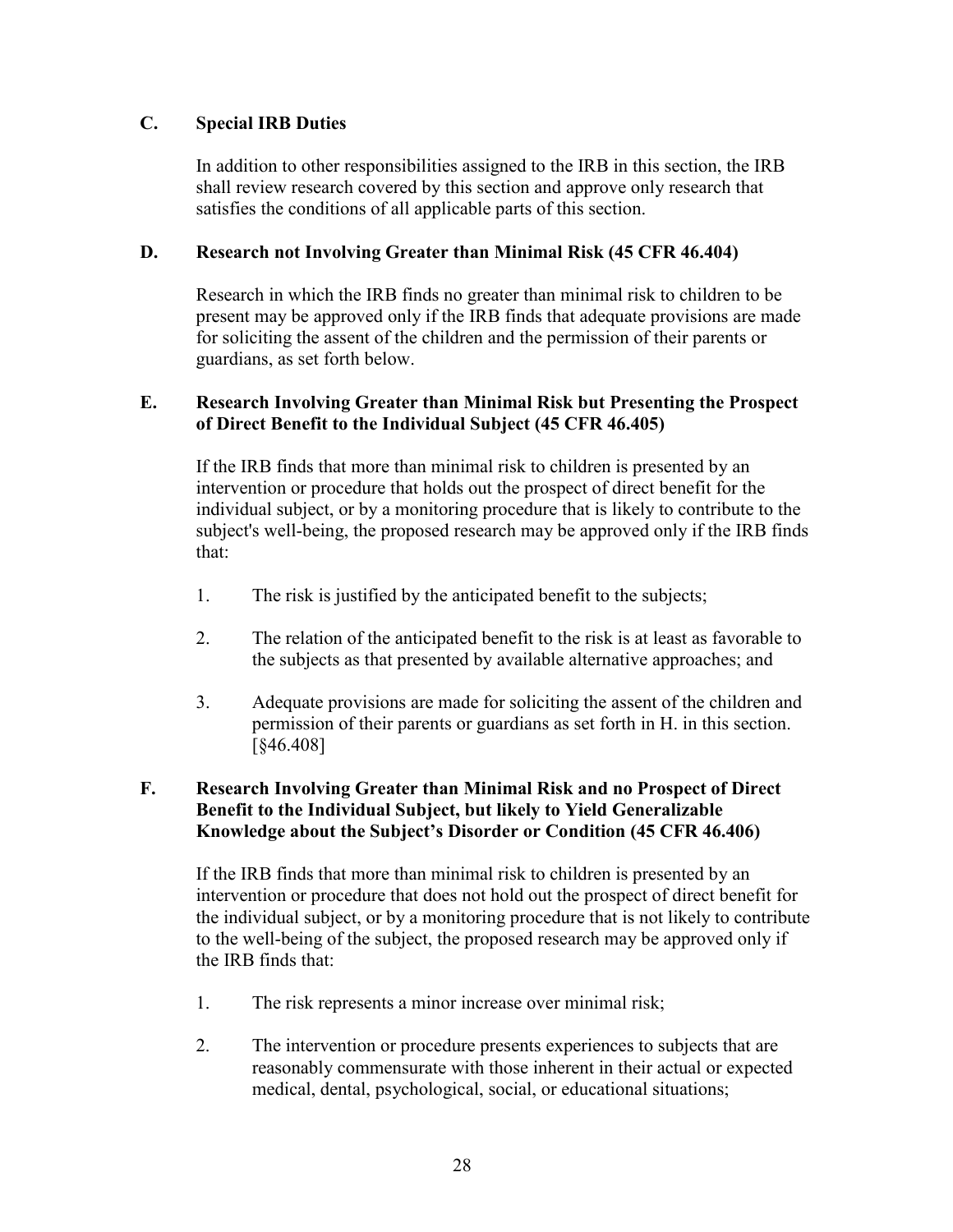- 3. The intervention or procedure is likely to yield generalizable knowledge about the subjects' disorder or condition that is of vital importance for the understanding or amelioration of the subjects' disorder or condition; and
- 4. Adequate provisions are made for soliciting assent of the children and permission of their parents or guardians as set forth in H. in this section. [§46.408]

#### <span id="page-30-0"></span>**G. Research not Otherwise Approvable that Presents an Opportunity to Understand, Prevent, or Alleviate a Serious Problem Affecting the Health or Welfare of Children (45 CFR 46.407)**

If the IRB does not think the proposed research meets the requirements of the three immediately preceding conditions, research may only be approved if:

- 1. The IRB finds that the research presents a reasonable opportunity to further the understanding, prevention, or alleviation of a serious problem affecting the health or welfare of children; and
- 2. The Secretary of US DHHS, after consultation with a panel of experts in pertinent disciplines (for example: science, medicine, education, ethics, law) and following opportunity for public review and comment, has determined either:
	- a. The research in fact satisfies the conditions in D., E., or F. in this section [§46.404, §46.405, or §46.406], as applicable, or
	- b. the following:
		- 1) the research presents a reasonable opportunity to further the understanding, prevention, or alleviation of a serious problem affecting the health or welfare of children;
		- 2) the research will be conducted in accordance with sound ethical principles;
		- 3) adequate provisions are made for soliciting the assent of children and the permission of their parents or guardians, as set forth in H. in this section.

#### <span id="page-30-1"></span>**H. Requirements for Permission by Parents or Guardians and for Assent by Children (45 CFR 46.408)**

1. In addition to the determinations required under other applicable sections of this section, the IRB shall determine that adequate provisions are made for soliciting the assent of the children, when in the judgment of the IRB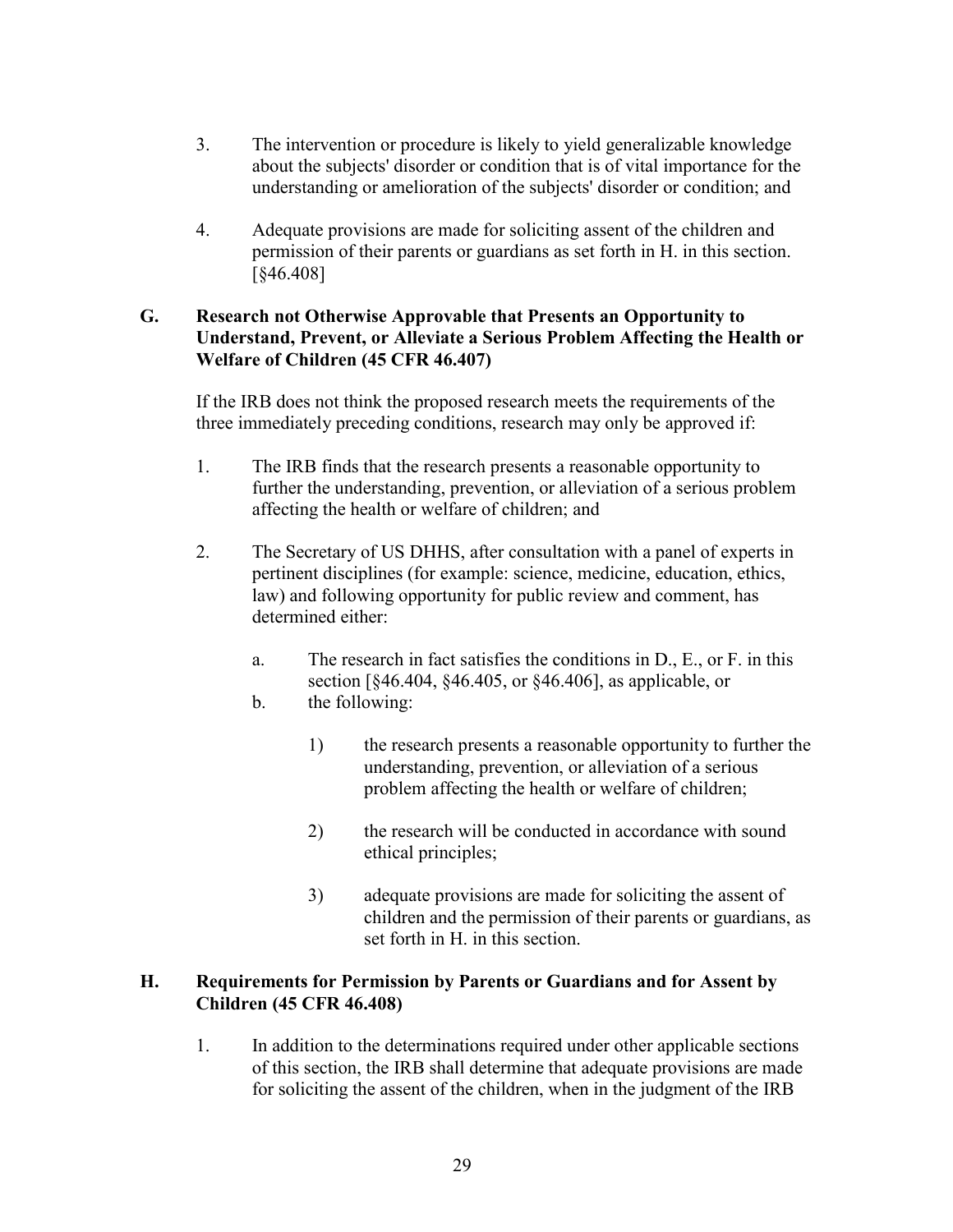the children are capable of providing assent. In determining whether children are capable of assenting, the IRB shall take into account the ages, maturity, and psychological state of the children involved. This judgment may be made for all children to be involved in research under a particular protocol, or for each child, as the IRB deems appropriate. If the IRB determines that the capability of some or all of the children is so limited that they cannot reasonably be consulted or that the intervention or procedure involved in the research holds out a prospect of direct benefit that is important to the health or well-being of the children and is available only in the context of the research, the assent of the children is not a necessary condition for proceeding with the research. Even where the IRB determines that the subjects are capable of assenting, the IRB may still waive the assent requirement under circumstances in which consent may be waived in accord with section K. of the Administrative Procedures for Human Subject Research. (45 CFR 46.116)

- 2. In addition to the determinations required under other applicable parts of this section, the IRB shall determine, in accordance with and to the extent that consent is required by K. of the Administrative Procedures for Human Subject Research (§46.116), that adequate provisions are made for soliciting the permission of each child's parents or guardian. Where parental permission is to be obtained, the IRB may find that the permission of one parent is sufficient for research to be conducted under D. and E. in this section [§46.404 or §46.405]. Where research is covered by F. and G. in this section [§46.406 and §46.407] and permission is to be obtained from parents, both parents must give their permission unless one parent is deceased, unknown, incompetent, or not reasonably available, or when only one parent has legal responsibility for the care and custody of the child.
- 3. In addition to the provisions for waiver contained in L. [§46.116] of the Administrative Procedures for Human Subject Research, if the IRB determines that a research protocol is designed for conditions or for a subject population for which parental or guardian permission is not a reasonable requirement to protect the subjects (for example, neglected or abused children), it may waive the consent requirements in A. in this section and paragraph 2. above provided an appropriate mechanism for protecting the children who will participate as subjects in the research is substituted, and provided further that the waiver is not inconsistent with federal, state, or local law. The choice of an appropriate mechanism would depend upon the nature and purpose of the activities described in the protocol, the risk and anticipated benefit to the research subjects, and their age, maturity, status, and condition.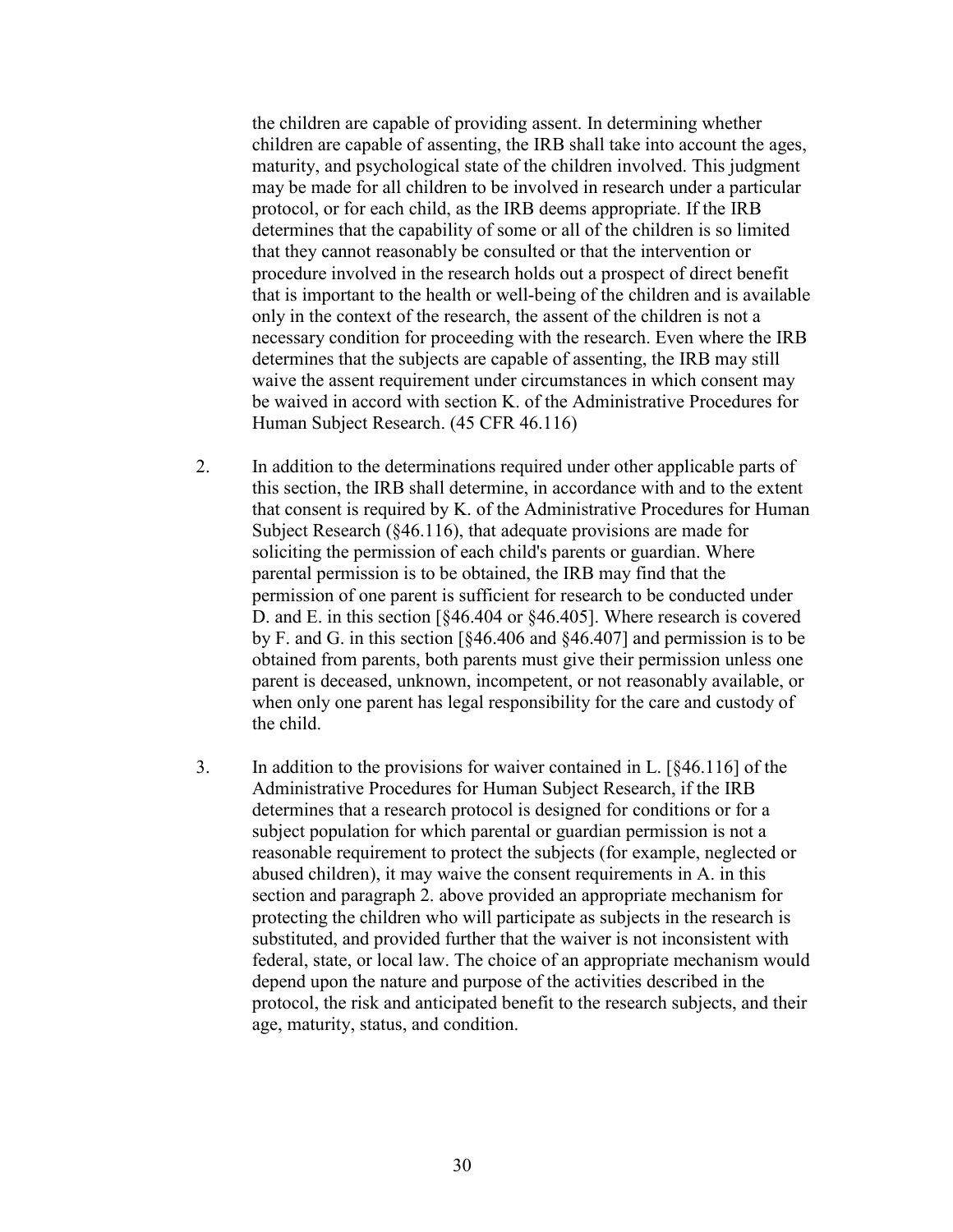- 4. Permission by parents or guardians shall be documented in accordance with and to the extent required by L. [§46.117] of the Administrative Procedures for Human Subject Research.
- 5. When the IRB determines that assent is required, it shall also determine whether and how assent must be documented.

#### <span id="page-32-0"></span>**I. Wards**

- 1. Children who are wards of the state or any other agency, institution, or entity can be included in research approved under F. and G. in this section (§46.406 or §46.407) only if such research is:
	- a. Related to their status as wards; or
	- b. Conducted in schools, camps, hospitals, institutions, or similar settings in which the majority of children involved as subjects are not wards.
- 2. If the research is approved under paragraph 1. above, the IRB shall require appointment of an advocate for each child who is a ward, in addition to any other individual acting on behalf of the child as guardian or in *loco parentis*. One individual may serve as advocate for more than one child. The advocate shall be an individual who has the background and experience to act in, and agrees to act in, the best interests of the child for the duration of the child's participation in the research and who is not associated in any way (except in the role as advocate or member of the IRB) with the research, the investigator(s), or the guardian organization.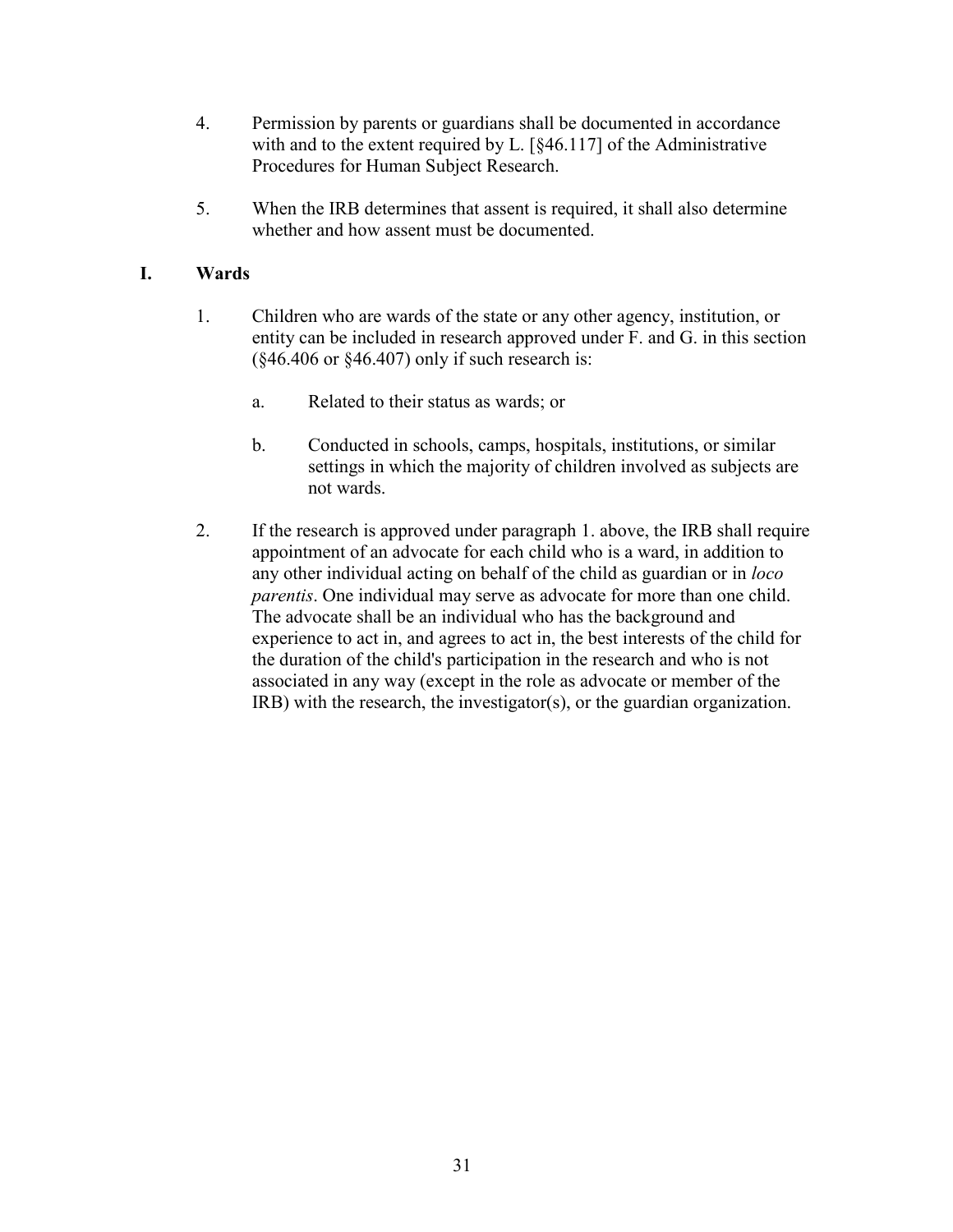### **III. Research Involving Prisoners**

### <span id="page-33-1"></span><span id="page-33-0"></span>**A. Applicability**

- 1. The regulations in this section are applicable to **all** biomedical and behavioral research involving prisoners conducted by any member of the University of Maine.
- 2. All research involving prisoners as subjects must comply with any state or local laws limiting such research.
- 3. The requirements of this section are in addition to those imposed under the other sections of the University of Maine Policies and Procedures for the Protection of Human Subjects of Research.

### <span id="page-33-2"></span>**B. Purpose**

Inasmuch as prisoners may be under constraints because of their incarceration, which could affect their ability to make a truly voluntary and uncoerced decision whether or not to participate as subjects in research, it is the purpose of this section to provide additional safeguards for the protection of prisoners involved in activities to which this section is applicable.

#### <span id="page-33-3"></span>**C. Definitions**

As used in this section:

- 1. Prisoner means any individual involuntarily confined or detained in a penal institution. The term is intended to encompass individuals sentenced to such an institution under a criminal or civil statute, individuals detained in other facilities by virtue of statutes or commitment procedures that provide alternatives to criminal prosecution or incarceration in a penal institution, and individuals detained pending arraignment, trial, or sentencing. The University of Maine extends the term "prisoner" to include persons on pre-trial supervised release, on community supervision or on probation, or who is in any court-ordered deferred prosecution or diversion program.
- 2. Minimal risk is the probability and magnitude of physical or psychological harm that is normally encountered in the daily lives, or in the routine medical, dental, or psychological examination of healthy persons.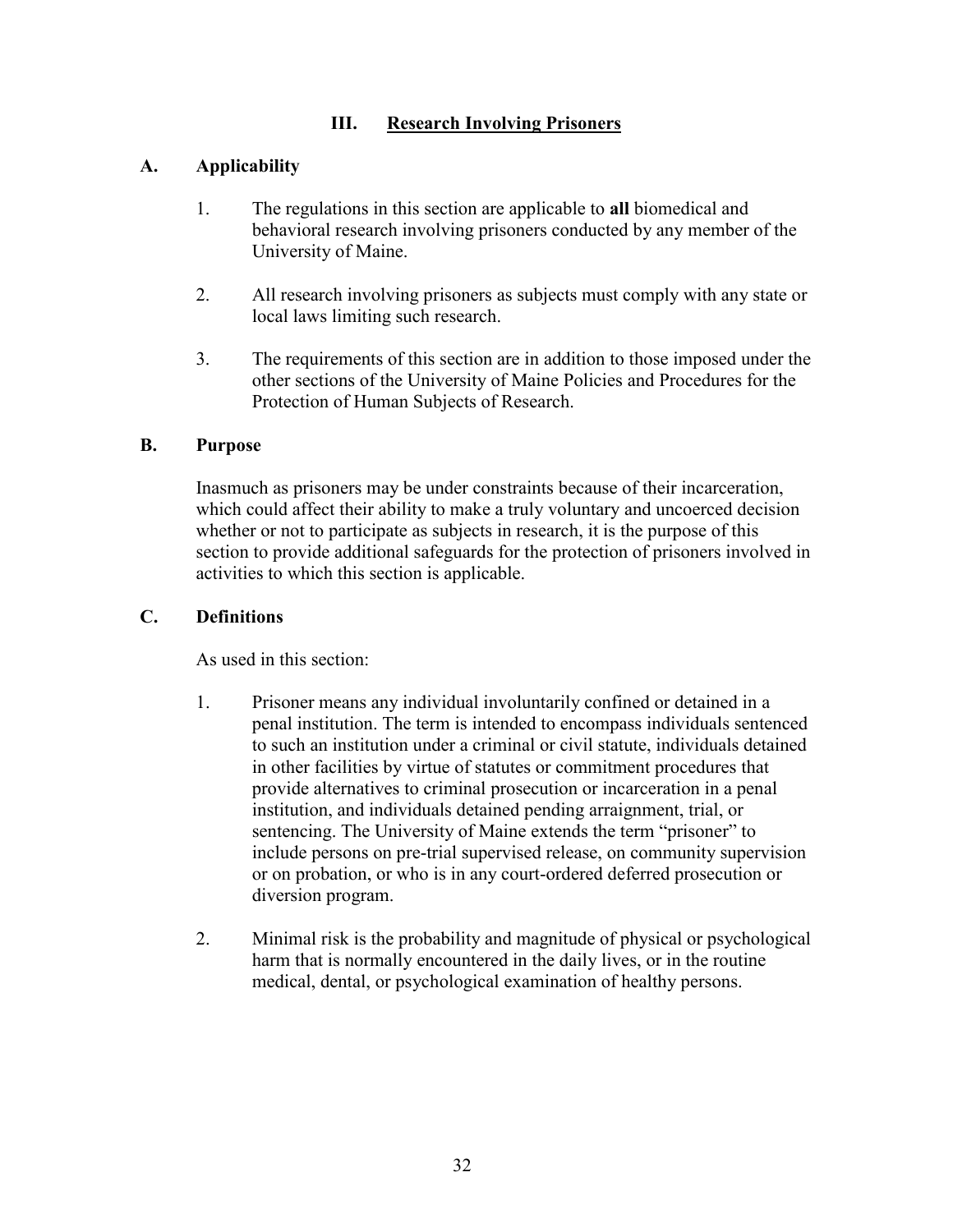#### <span id="page-34-0"></span>**D. Composition of IRB where Prisoners are Involved**

In addition to satisfying the requirements in section F. of the Administrative Procedures for Human Subject Research, the IRB shall also meet the following specific requirements:

- 1. A majority of the IRB (exclusive of prisoner members) shall have no association with the prison(s) involved, apart from their membership on the IRB.
- 2. At least one member of the IRB shall be a prisoner, or a prisoner representative with appropriate background and experience to serve in that capacity, except that where a particular research project is reviewed by more than one IRB only one Board need satisfy this requirement.

A prisoner representative with appropriate background may include an attorney with experience in criminal defense or prisoners' rights, a member of a prisoners' rights advocacy organization, a chaplain or a counselor or other similar professional who deals, or has dealt with, prisoners.

### <span id="page-34-1"></span>**E. Additional Duties of the IRB where Prisoners are involved**

- 1. In addition to all other responsibilities prescribed for the IRB under this part, the IRB shall review research covered by this subpart and approve such research only if it finds that:
	- a. The research under review represents one of the categories of research permissible under 306(a)(2);
	- b. Any possible advantages accruing to the prisoner through his or her participation in the research, when compared to the general living conditions, medical care, quality of food, amenities and opportunity for earnings in the prison, are not of such a magnitude that his or her ability to weigh the risks of the research against the value of such advantages in the limited choice environment of the prison is impaired;
	- c. The risks involved in the research are commensurate with risks that would be accepted by non-prisoner volunteers;
	- d. Procedures for the selection of subjects within the prison are fair to all prisoners and immune from arbitrary intervention by prison authorities or prisoners. Unless the principal investigator provides to the IRB justification in writing for following some other procedures, control subjects must be selected randomly from the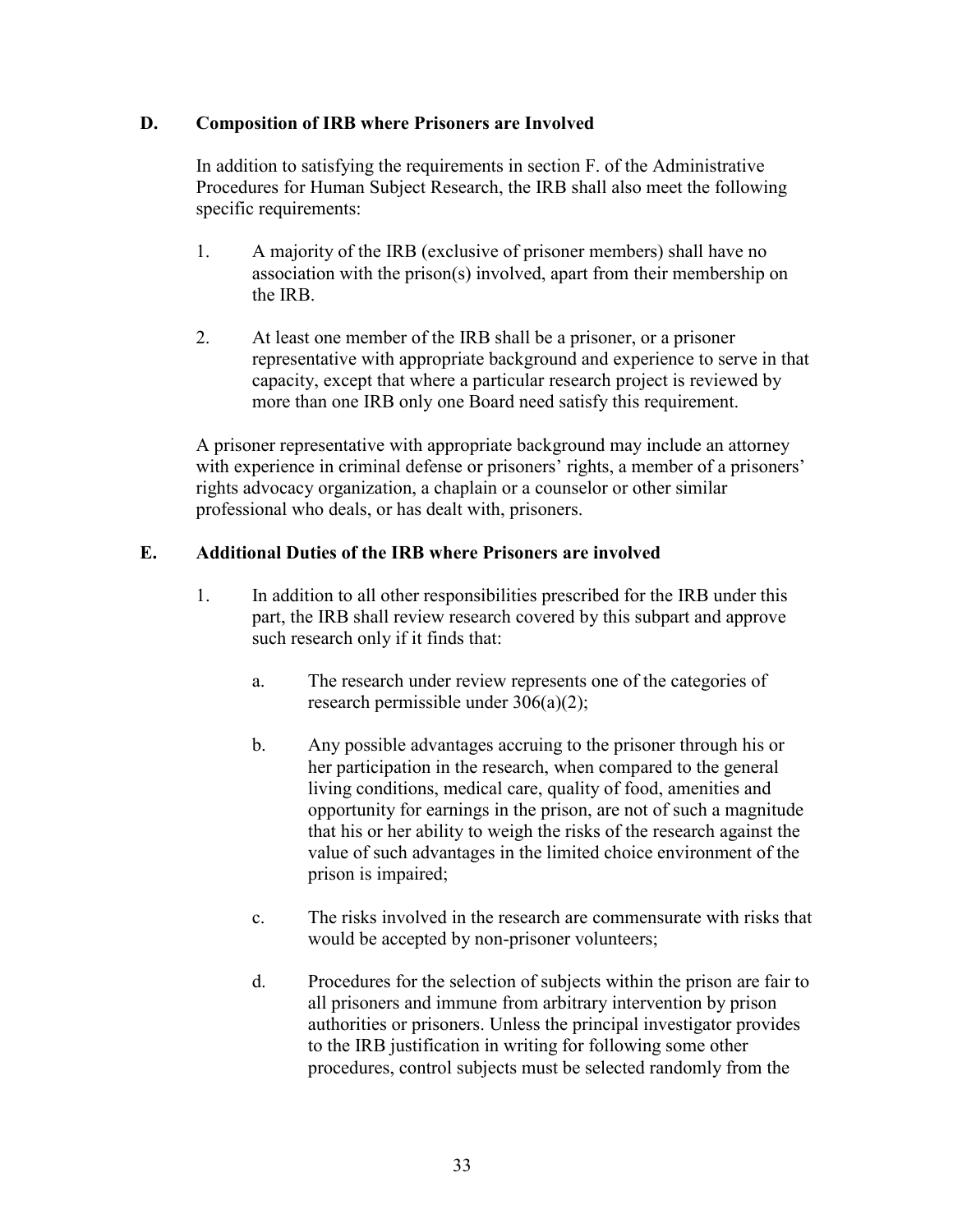group of available prisoners who meet the characteristics needed for that particular research project;

- e. The information is presented in language which is understandable to the subject population;
- f. Adequate assurance exists that parole boards, community release supervisors, and/or probation officers will not take into account a prisoner's participation in the research in making decisions regarding parole, community supervision, or probation, and each prisoner is clearly informed in advance that participation in the research will have no effect on his or her parole, community supervision, or probation; and
- g. Where the IRB finds there may be a need for follow-up examination or care of participants after the end of their participation, adequate provision has been made for such examination or care, taking into account the varying lengths of individual prisoners' sentences, and for informing participants of this fact.
- 2. The IRB shall carry out such other duties as may be assigned by the Secretary of the US DHHS.
- 3. The institution shall certify to the Secretary, in such form and manner as the Secretary may require, that the duties of the IRB under this section have been fulfilled.

### <span id="page-35-0"></span>**F. Permitted Research Involving Prisoners**

- 1. Biomedical or behavioral research not conducted or supported by DHHS may involve prisoners as subjects only if all of the conditions outlined above for general human subject research, and the special conditions for research with prisoners, are met.
- 2. Biomedical or behavioral research conducted or supported by DHHS may involve prisoners as subjects only if:
	- a. The institution responsible for the conduct of the research has certified to the Secretary that the IRB has approved the research under 45 CFR 46.305; and
	- b. In the judgment of the Secretary, the proposed research involves solely the following: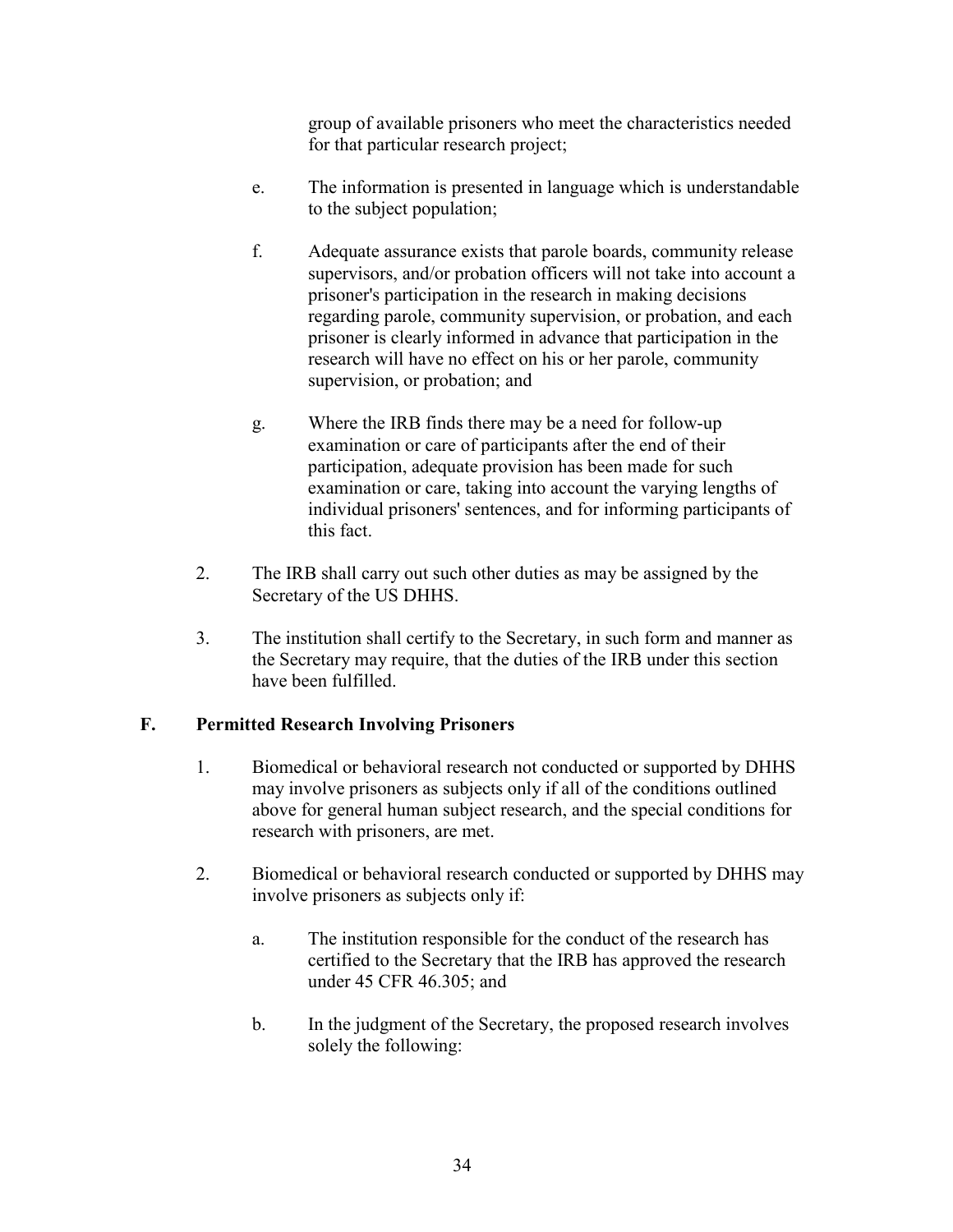- 1) Study of the possible causes, effects, and processes of incarceration, and of criminal behavior, provided that the study presents no more than minimal risk and no more than inconvenience to the subjects;
- 2) Study of prisons as institutional structures or of prisoners as incarcerated persons, provided that the study presents no more than minimal risk and no more than inconvenience to the subjects;
- 3) Research on conditions particularly affecting prisoners as a class (for example, vaccine trials and other research on hepatitis, which is much more prevalent in prisons than elsewhere; and research on social and psychological problems, such as alcoholism, drug addiction, and sexual assaults) provided that the study may proceed only after the Secretary has consulted with appropriate experts including experts in penology, medicine, and ethics, and published notice, in the *FEDERAL REGISTER*, of his intent to approve such research; or
- 4) Research on practices, both innovative and accepted, which have the intent and reasonable probability of improving the health or well-being of the subject. In cases in which those studies require the assignment of prisoners in a manner consistent with protocols approved by the IRB to control groups which may not benefit from the research, the study may proceed only after the Secretary has consulted with appropriate experts, including experts in penology, medicine, and ethics, and published notice, in the *FEDERAL REGISTER*, of the intent to approve such research.
- 3. Except as provided in paragraph F.2. of this section, biomedical or behavioral research conducted or supported by US DHHS shall not involve prisoners as subjects.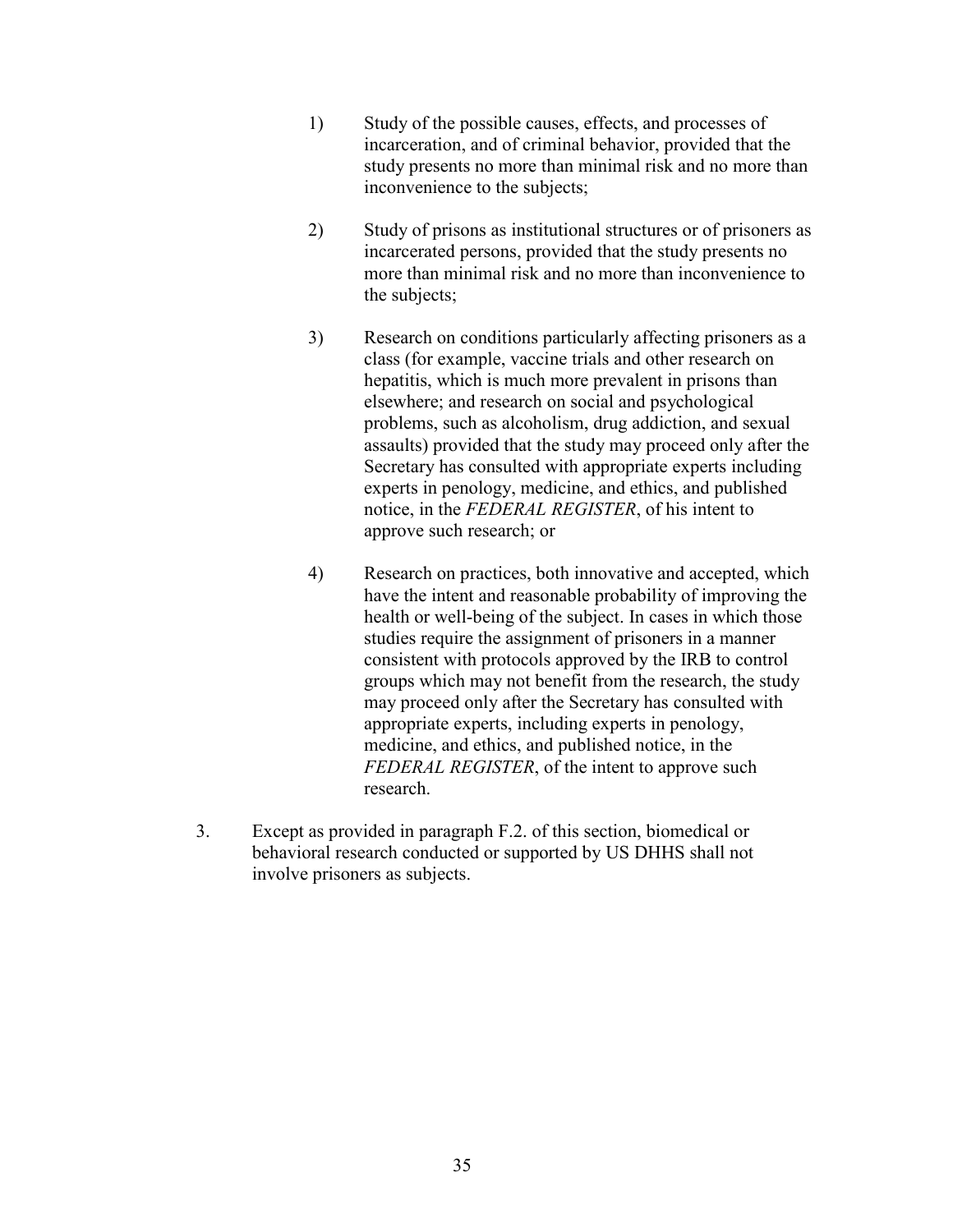# <span id="page-37-0"></span>**IV. Additional Protections for Pregnant Women, Human Fetuses and Neonates Involved in Research**

This subpart applies to all research involving pregnant women, human fetuses, neonates, and neonates of uncertain viability or nonviability.

The exemptions noted in section C. of Administrative Procedures for Human Subject Research are applicable to this subpart.

This policy does not alter any present or future state or local laws or regulations that may otherwise be applicable and which may provide additional protections for human subjects. This subpart is intended to include the laws of federally recognized American Indian and Alaska Native Tribal Governments.

This policy does not alter any present or future foreign laws or regulations that may otherwise be applicable and which may provide additional protections for human subjects.

# <span id="page-37-1"></span>**A. Definitions**

- 1. Pregnancy encompasses the period of time from implantation until delivery. A woman shall be assumed to be pregnant if she test positive on a pregnancy test or exhibits any of the pertinent presumptive signs of pregnancy, such as missed menses, until the results of a pregnancy test are negative, or until delivery.
- 2. Fetus means the product of conception from implantation until delivery.
- 3. Dead fetus means a fetus that exhibits neither heartbeat, spontaneous respiratory activity, spontaneous movement of voluntary muscles, nor pulsation of the umbilical cord.
- 4. Delivery means complete separation of the fetus from the woman by expulsion or extraction or any other means.
- 5. Neonate means a newborn.
- 6. Viable, as it pertains to a neonate, means being able, after delivery, to survive (given the benefit of available medical therapy) to the point of independently maintaining heartbeat and respiration.
- 7. Nonviable neonate means a neonate after delivery that, although living, is not viable.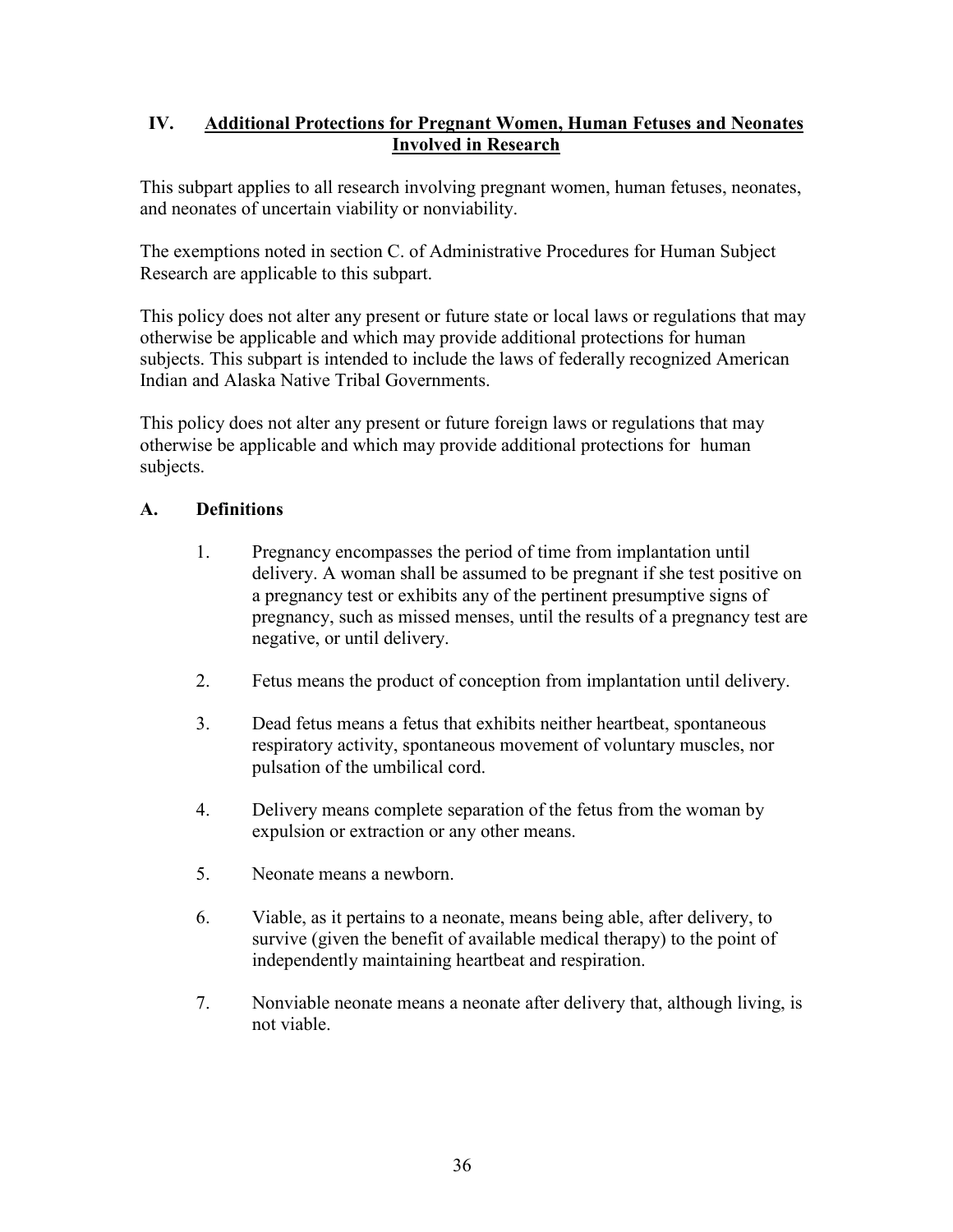#### <span id="page-38-0"></span>**B. Research Involving Pregnant Women or Fetuses**

Pregnant women or fetuses may be involved in research if all of the following conditions are met:

- 1. Where scientifically appropriate, preclinical studies (including studies on pregnant animals) and clinical studies (including studies on nonpregnant women) have been conducted and provide data for assessing potential risks to pregnant women and fetuses.
- 2. The risk to the fetus is caused solely by interventions or procedures that have the prospect of direct benefit for the woman or the fetus; or, if there is no prospect of benefit, the risk to the fetus is not greater than minimal and the purpose of the research is the development of important biomedical knowledge that cannot be obtained by any other means.
- 3. Any risk is the least possible for achieving the objectives of the research.
- 4. If the research has the prospect of direct benefit to the pregnant woman, the prospect of a direct benefit both to the pregnant woman and the fetus, or no prospect of benefit for the woman nor the fetus when risk to the fetus is not greater than minimal and the purpose of the research is the development of important biomedical knowledge that cannot be obtained by any other means, her consent is obtained in accord with the informed consent provisions.
- 5. If the research has the prospect of direct benefit solely to the fetus, then the consent of the pregnant woman and the father must be obtained in accord with the informed consent provisions, except that the father's consent need not be obtained if he is unable to consent because of unavailability, incompetence, or temporary incapacity or the pregnancy resulted from rape or incest.
- 6. Each individual providing consent must be fully informed regarding the reasonably foreseeable impact of the research on the fetus or neonate.
- 7. For children who are pregnant, assent and permission are obtained in accord with the informed consent provisions for children.
- 8. No inducements, monetary or otherwise, can be offered to terminate a pregnancy.
- 9. Individuals engaged in the research can have no part in any decisions as to the timing, method, or procedures used to terminate a pregnancy.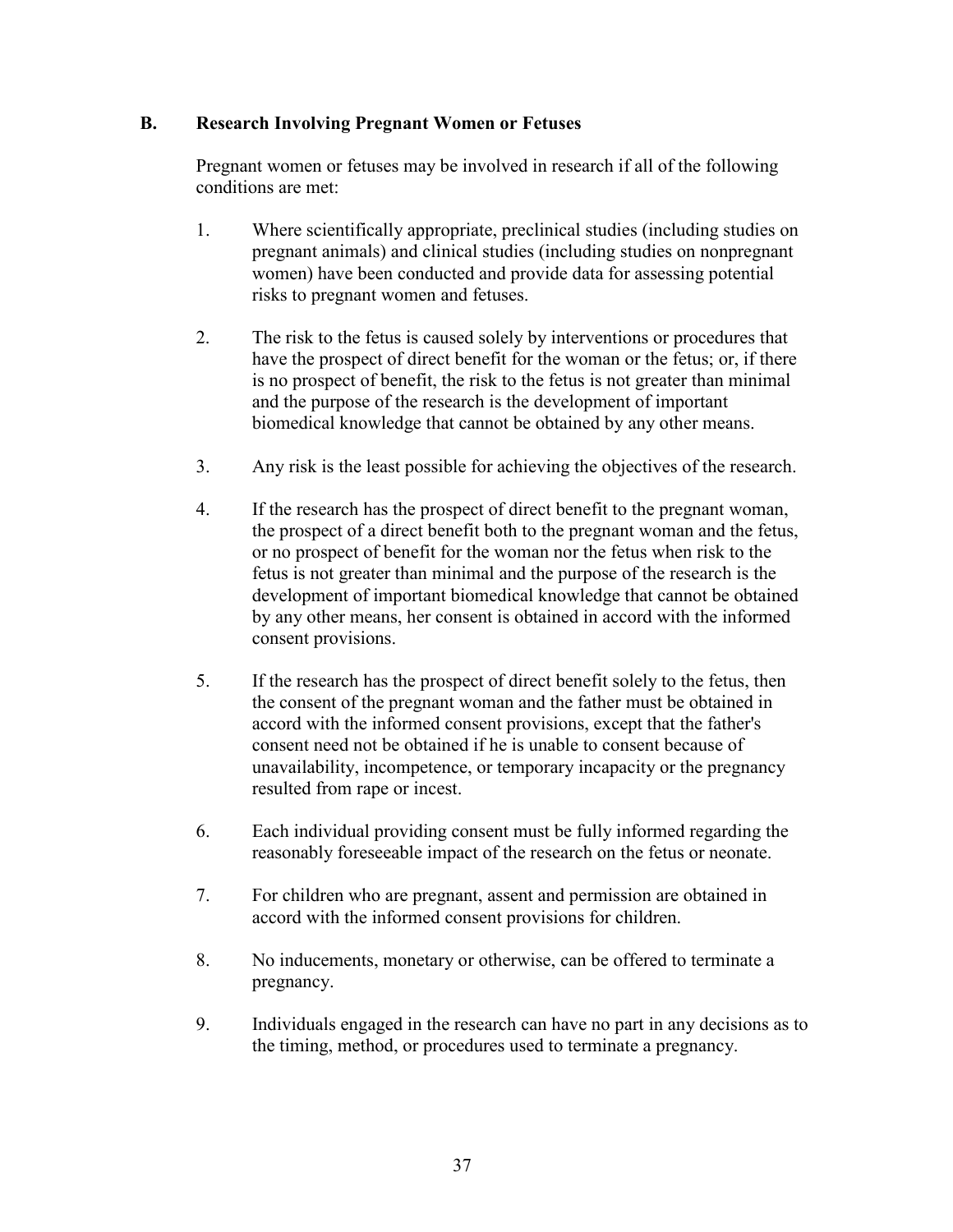10. Individuals engage in the research can have no part in determining the viability of a neonate.

# <span id="page-39-0"></span>**C. Research Involving Neonates**

- 1. A neonate, after delivery, that has been determined to be viable may be included in research by and in accord with the requirements described in sections Administrative Procedures for Human Subject Research and Additional Protections for Children Involved as Subjects in Research.
- 2. Neonates of uncertain viability and nonviable neonates may be involved in research if all of the following conditions are met:
	- a. Where scientifically appropriate, preclinical and clinical studies have been conducted and provide data for assessing potential risks to neonates.
	- b. Each individual providing consent is fully informed regarding the reasonably foreseeable impact of the research on the neonate.
	- c. Individuals engaged in the research will have no part in determining the viability of a neonate.
	- d. Requirements outlined in 3. and 4. below have been met as applicable.
- 3. Until it has been ascertained whether or not a neonate is viable, a neonate may not be involved in research unless the following additional conditions have been met:
	- a. IRB determines that:
		- 1) The research has the prospect of enhancing the probability of survival of the neonate to the point of viability, and any risk is the least possible for achieving that objective, or
		- 2) The purpose of the research is the development of important biomedical knowledge that cannot be obtained by other means, and there will be no added risk to the neonate resulting from the research.
	- b. The legally effective informed consent of either parent of the neonate or, if neither parent is able to consent because of unavailability, incompetence, or temporary incapacity, the legally effective informed consent of either parent's legally authorized representative is obtained in accord with the section on